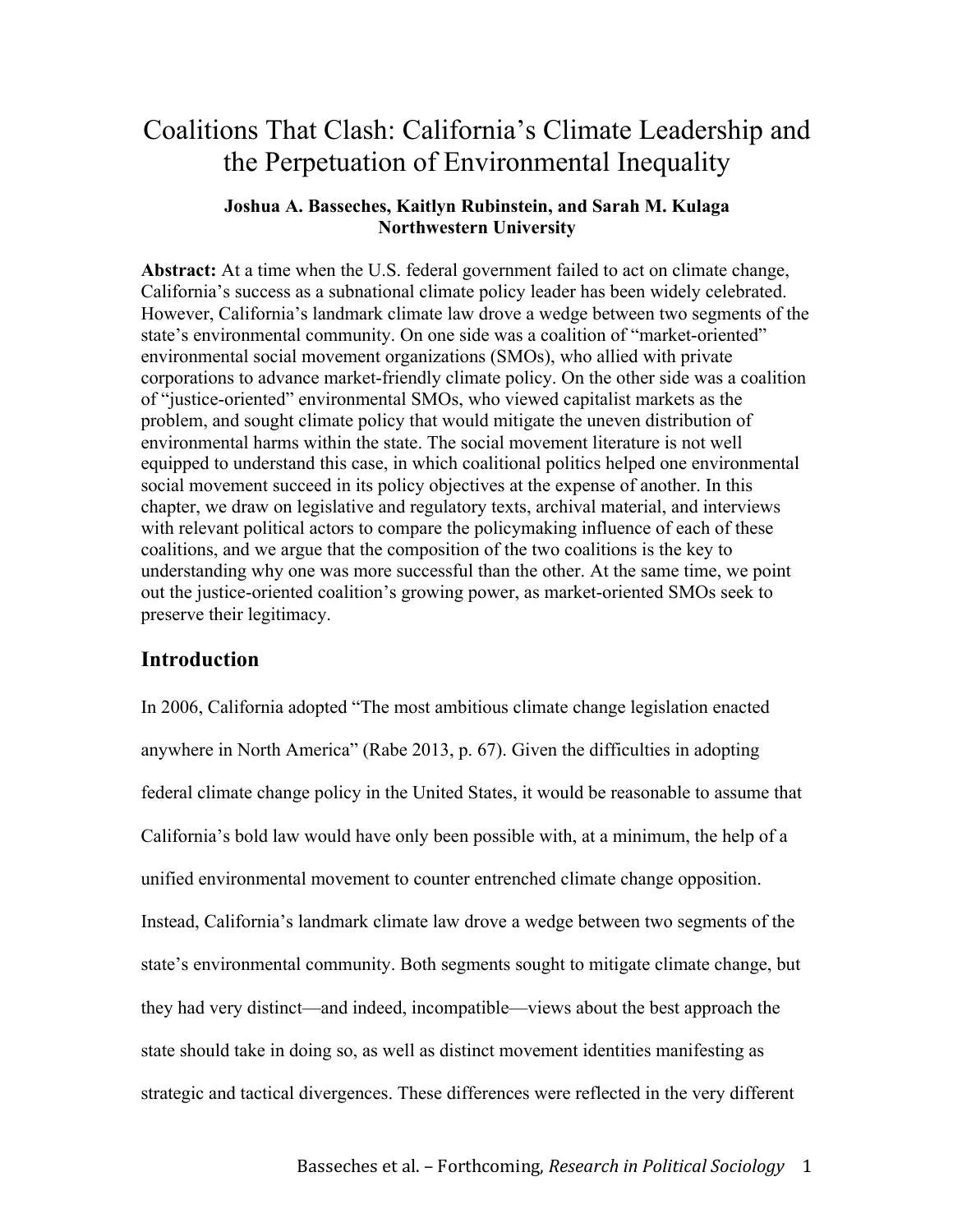types of coalition partners with which each side was willing to ally in order to achieve its desired policy outcome. This in turn had implications for each side's success in achieving its policy objectives.

On one side was a coalition of "market-oriented" social movement organizations (SMOs) whose primary objective was to achieve total greenhouse gas (GHG) emissions reductions through a policy mechanism that could gain the support of allies in the business community. They therefore advocated market-based policy options, such as California's often-celebrated cap-and-trade program, which regulates<sup>1</sup> more than 80% of statewide GHG emissions (Sutter et al. 2018). Given its market-friendly approach, this policy won the support of not only a number of market-oriented environmental SMOs but also "green business" (renewable energy companies, technology companies, venture capitalists, etc.) and the state's extremely powerful investor-owned utilities (IOUs) (Basseches 2020).

On the other side was a coalition of "justice-oriented" SMOs, who shared the objective of reducing GHG emissions, but at the same time, also sought the mitigation of other, related environmental harms (e.g. air and water pollution). Importantly, this coalition of justice-oriented SMOs favored a mechanism that would promote greater equity, or environmental justice, given the *unequal distribution* of these environmental harms across the state -- disproportionately affecting low-income, predominantly Black, Hispanic, and Indigenous communities (Cole & Foster 2001; Harrison 2019; London et al. 2013; Pellow & Brulle 2005). Therefore, justice-oriented SMOs' preferred approach to reducing GHG emissions involved what are known as "command-and-control" or

 $<sup>1</sup>$  An important distinction is drawn between "regulating" and "reducing." The cap-and-trade program</sup> merely subjects 80% of statewide emissions to state rules. It does not necessarily require across-the-board emissions cuts. See Basseches (2021, forthcoming) for more on this distinction.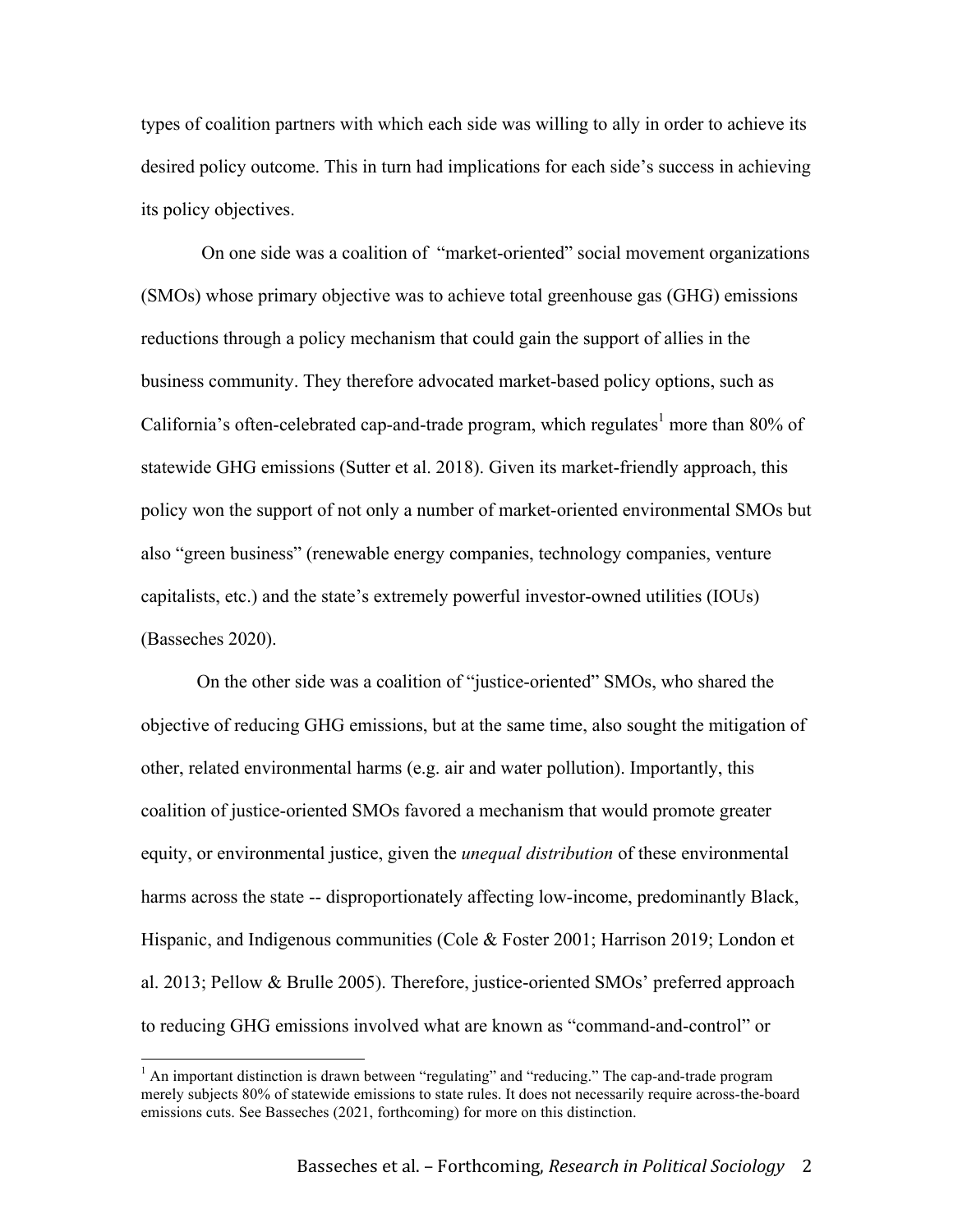"point source" regulations, whereby emissions are capped at their source. By contrast, the market-oriented coalition advocated cap-and-trade, which justice-oriented activists described as merely a "marketplace of polluters." While the ultimate environmental objective of cap-and-trade was to make emissions costlier for corporations, it imposed flexible, rather than strict, controls on their polluting activities.

Consequently, there was little interest on the part of these justice-oriented SMOs in entering into a coalition with private business interests (Author's Interviews 11/12/18, 7/23/19, 7/28/19; Jennings 2017). Moreover, these justice-oriented SMOs' organizational identities and tactical repertoires promoted lay involvement, mobilizing and empowering at a grassroots level the individuals with the greatest personal stakes in terms of their disproportionate exposure to environmental hazards (London et al. 2008; Perkins 2015). Partnering with corporations would have been an affront to these justice-oriented SMOs' core values, and the risk of cooptation was deemed too great.

The social movement literature lacks a clear theoretical framework for making sense of the case of California climate policymaking and the tension that characterizes it. In this case, two social movements are simultaneously targeting the state for a policy response to climate change; both are environmental movements, but they have opposing views of how the state should respond. Social movement scholars typically view movements as "challengers" (Amenta et al. 2010), vying for policy reform in a larger political arena, which includes "more powerful" non-movement actors (Amenta 2006, p. 6), such as state actors and/or corporate actors (Amenta et al. 2010; King 2008). These non-movement forces constitute the "political context" (Amenta et al. 2010) or the "political opportunity structure" (Meyer 2004), which mediates policy responses to social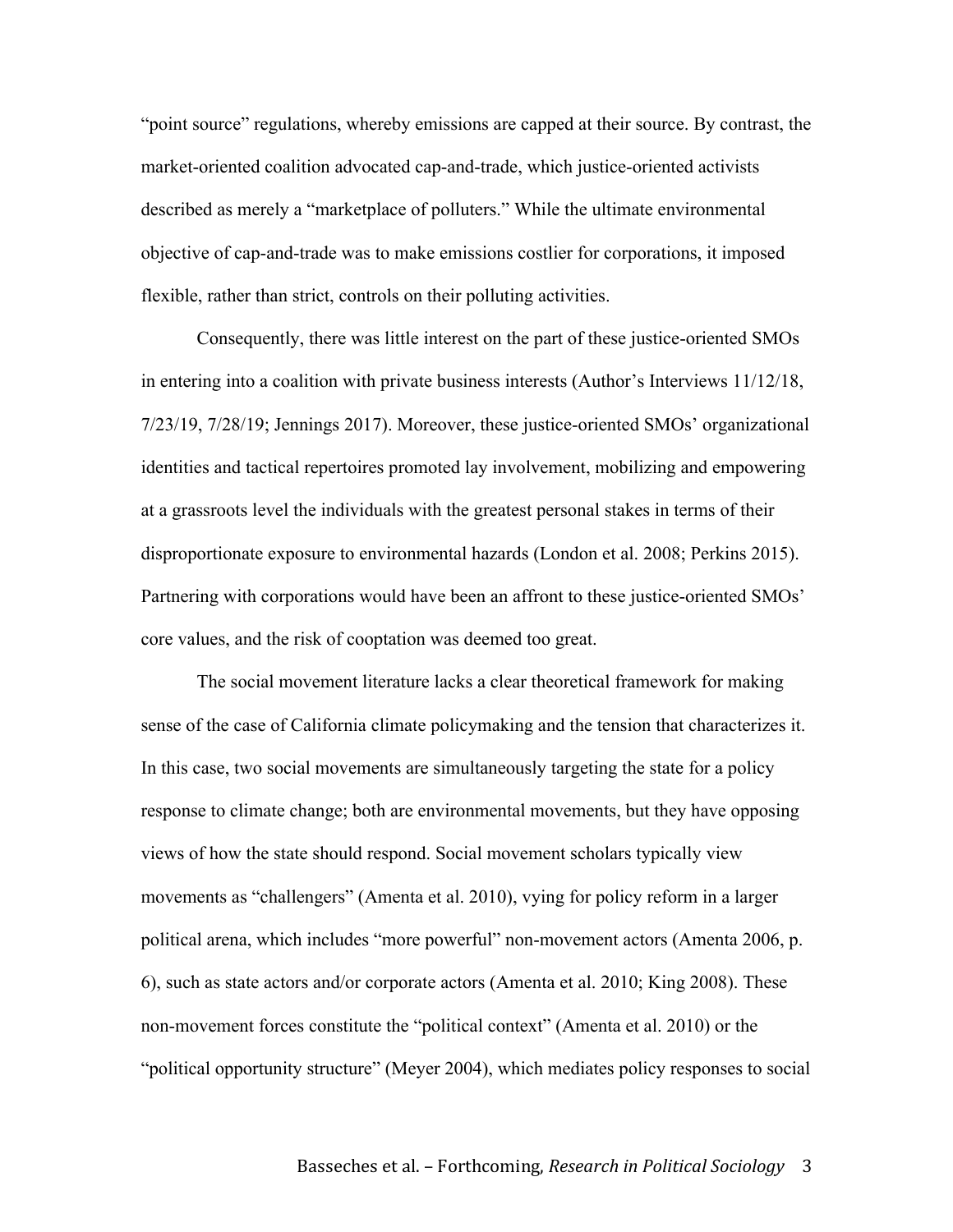movement mobilization, resulting in different degrees of movement success in influencing policy.

However, in this case, the movement represented by market-oriented SMOs *partnered* with the state *and* with corporate actors. By contrast, justice-oriented SMOs pushed a wholly different, anti-neoliberal policy solution to the same underlying problem of climate change. Theories predicting the policy consequences of social movement mobilization, such as the political mediation model (Amenta et al. 2005), are not well equipped to make sense of multi-dimensional policy outcomes like the one observed in California. In this case, the state passed the strongest climate policy in the United States, but it relied on a particular policy approach that perpetuates environmental inequality. Thus, the state delivered a movement victory on strong climate policy, but the marketbased mechanism for achieving the state's climate targets antagonized one environmental movement while rewarding the other.

In this chapter, we synthesize theoretical tools from the social movements literature and insights from the coalitional and interest group politics literature in order to account for variation in the justice-oriented movement's policymaking influence over the design of California's climate policy. We argue that the justice-oriented movement's limited influence when it came to California's climate law, AB 32, and the cap-and-trade program that was used to implement it, was not just the result of the political context, its less institutionalized tactics and its challenger status, as the social movement literature would theorize. It was also the result of the fact that the market-oriented movement offered state policymakers an alternative means of being responsive to climate movement pressures, but one that could simultaneously satisfy a broader coalition of interest groups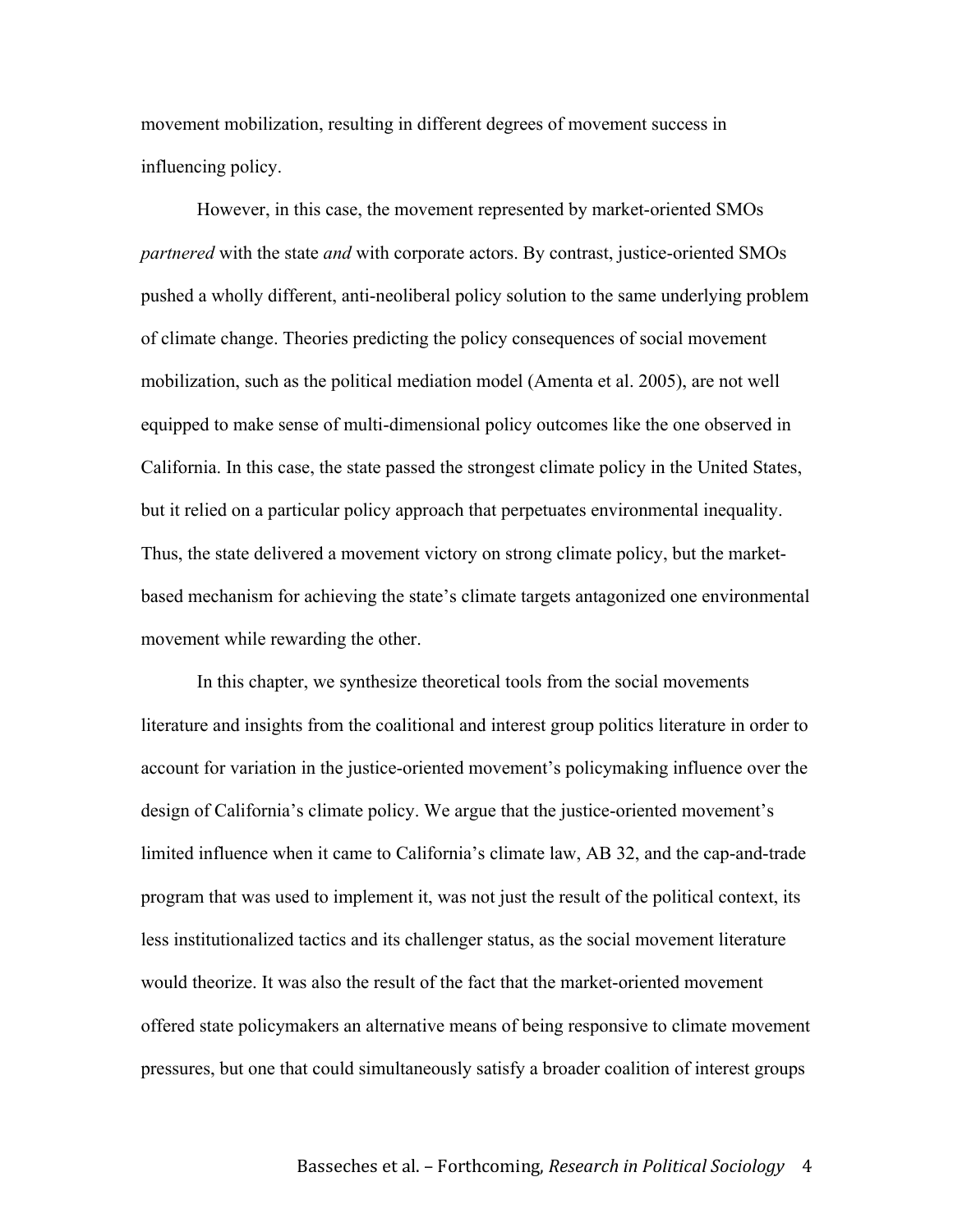that included non-movement actors, such as "green business" and the state's very powerful IOUs. However, we also show that none of these factors is static, as evinced by the justice-oriented movement's more recent rise in influence, resulting from its growing appeal as a coalition partner for a market-oriented movement seeking to unify the broader environmental community to further its agenda.

## **Social Movement and Interest Group Theory**

The social movement literature, as it relates to public policymaking, lacks a complete framework for analyzing these two environmental movements in relation to one another, to corporate actors, and to the state. It might be tempting to think of these two environmental movements as variants of the same movement, and to analyze their impacts using a "radical flank effects" framework (Haines 1984, 2013). That is, a single social movement, with a common policy objective, becomes factionalized over tactics, with one faction adopting more moderate tactics and another adopting more radical tactics. A number of social movement scholars have used this framework to identify both "positive radical flank effects," whereby the existence of a radical component normalizes the more moderate component, making the latter more likely to achieve its goals, as well as "negative radical flank effects," whereby the radical flank undermines the moderate flank by inciting backlash toward the movement as a whole (Haines 1984). This framework has been effectively used across a variety of empirical cases ranging from the women's movement (McCammon et al. 2015) to the climate movement (Schifeling  $\&$ Hoffman 2019).

However, the division between market-oriented SMOs and justice-oriented SMOs goes far beyond tactics; it is, at its core, ideological in nature. As Yang (2002) argues, the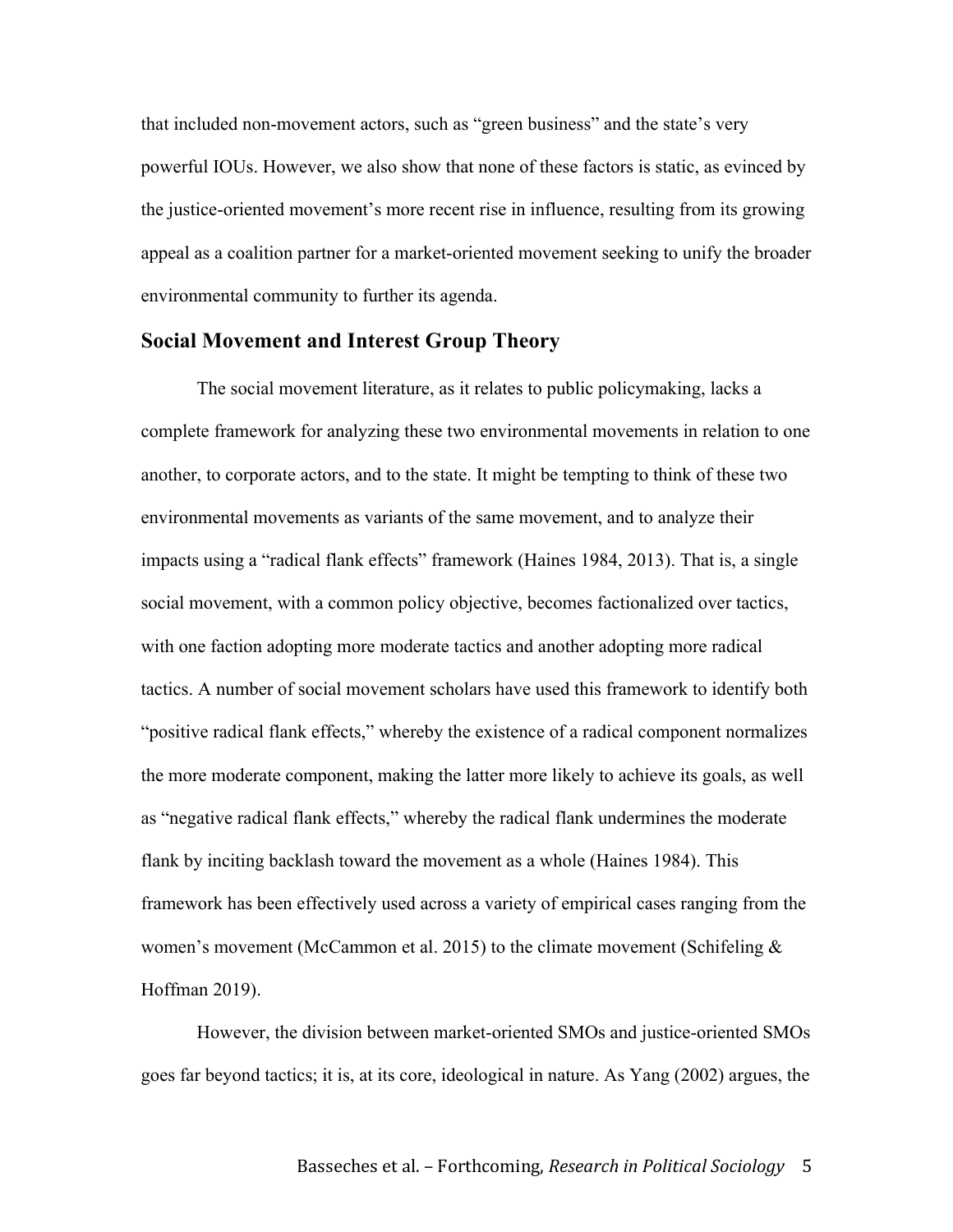justice-oriented movement's claims are rooted in civil rights doctrine, which is intended to protect minority victims from majority oppressors. By contrast, the market-oriented climate movement is rooted in an ideological framework that seeks to protect the "commons" (i.e., the public at large and the natural environment) from environmental degradation (Yang 2002). Consequently, market-oriented SMOs were most concerned with reducing climate change on a global scale, and saw cooperation with corporate interests as a necessary means to that end. These are more like two separate movements, with fundamentally different ideological underpinnings rather than a moderate and radical flank of a single movement.

Another framework commonly employed in the social movement literature is the dynamic between movements and "counter-movements" (e.g. Andrews 2002; Dixon 2008; Laschever & Meyer Forthcoming; Meyer & Staggenborg 1996). Countermovements emerge in direct opposition to movements, positioning themselves on opposing sides of a single issue. Examples include pro-choice versus anti-abortion movements (Staggenborg 1991), gun control versus gun rights movements (Laschever & Meyer Forthcoming, 2021), and pro- verus anti-marijuana legalization movements (Meyer & Staggenborg 1996). But the case of the market-oriented versus justice-oriented climate movements in California is different. It is a multi-dimensional policy conflict in which the two sides are aligned on the need for the state to pass policies to mitigate climate change, but opposed when it comes to whether the state should do so by relying on capitalist markets or by protecting those most vulnerable to climate change's most immediate effects (and the effects of other environmental hazards), by directly restricting emissions at their source.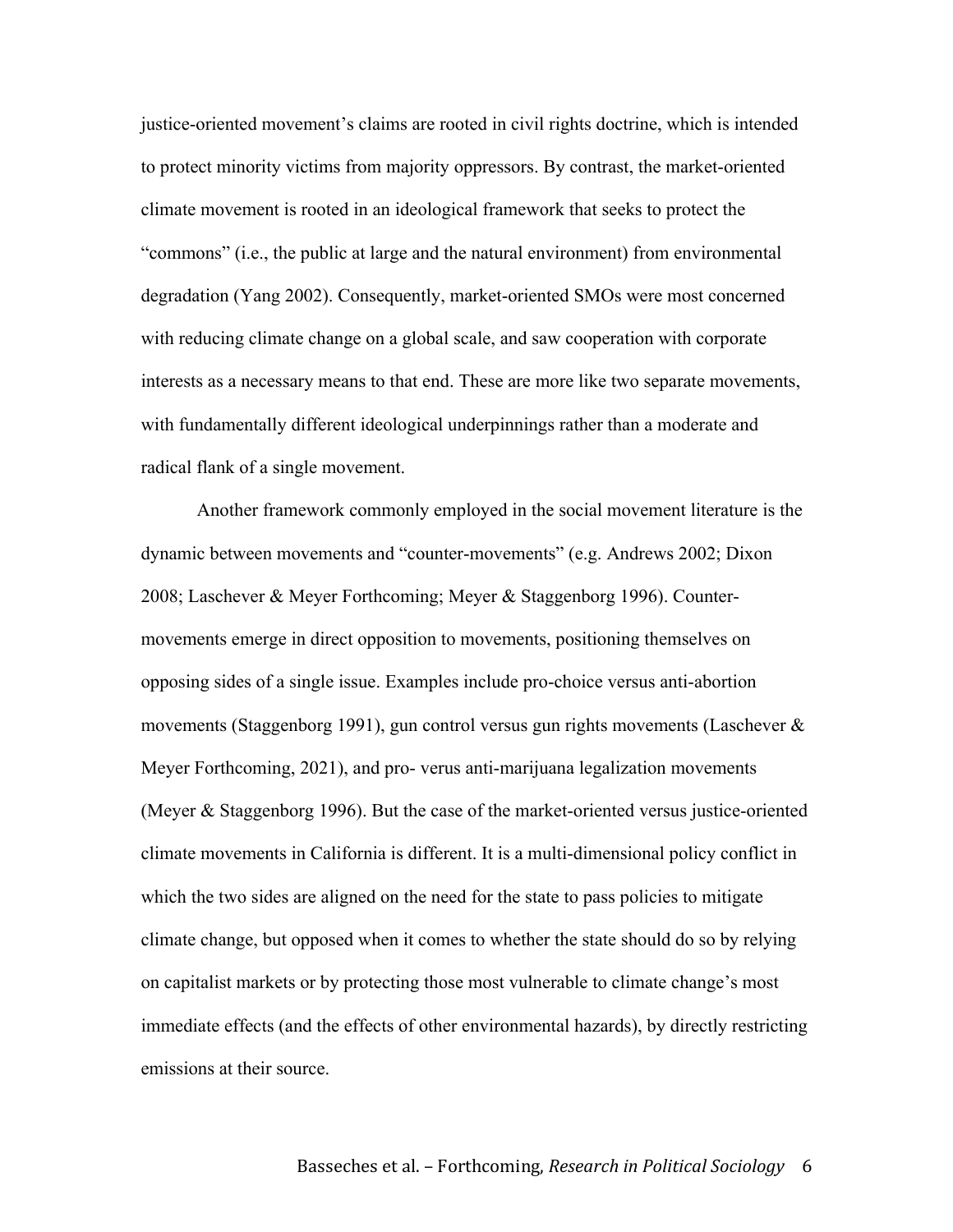Sometimes, counter-movements mobilize in direct response to policy gains made by the opposing movement, as in the example of segregationist backlash to school desegregation policies in civil rights era Mississippi (Andrews 2001). However, the California case follows a very different narrative. The mobilization of the environmental justice movement in California long predated even the *emergence* of the market-oriented coalition, much less its success in securing its desired climate policy outcome from the state. California's justice-oriented movement's decades-old fights focused on the dumping of toxic waste, the use of toxic pesticides, and air pollution and smog, separate and apart from its associated climate change-inducing GHG emissions (Cole & Foster 2001; Harrison 2011; Perkins 2015). In contrast, the market-oriented coalition did not coalesce until the early 2000s. Here, national, market-oriented SMOs such as the Environmental Defense Fund (EDF) and the Natural Resources Defense Council (NRDC) partnered with forward-looking business interests around a proposed climate policy regime in California they hoped would later become a model for national policy (Author's Interviews 11/5/18, 11/8/18, 11/13/18; Lyon 2010).

Still, the social movement literature is in other ways quite helpful for analyzing conflict between the market-oriented and justice-oriented climate movements in California. Pettinicchio's (2012, 2017, 2019) institutional activism in part posits that political elites, including state policymakers, further social movement goals within political institutions. For example, on U.S. disability policy, Pettinicchio argues:

"Elected officials, government bureaucrats, and incumbent interest, disability, and professional groups formed a symbiotic relationship serving their political needs while also doing good" (Pettinicchio 2019, p. 32).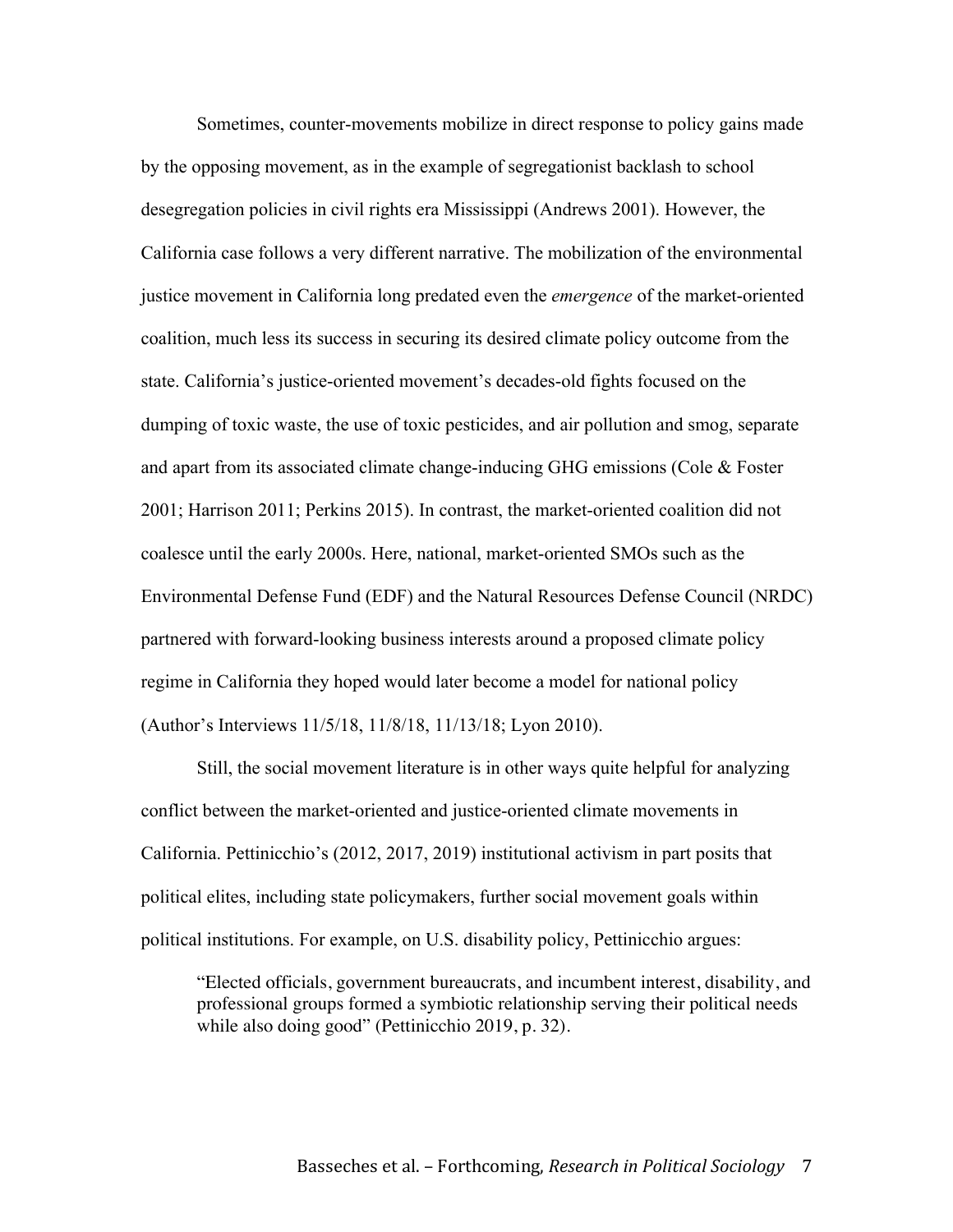In the case of California climate policymaking, we observed a parallel symbiotic relationship between market-oriented climate SMOs, their institutional allies in state government, and even certain business groups that stood to profit from climate policy (Basseches 2020). A top staffer in the California Statehouse explained how Republican Governor Arnold Schwarzenegger became an "institutional activist," working to advance market-oriented climate policy on behalf of the market-oriented SMOs; Schwarzenegger stood to simultaneously increase his own political fortunes by advancing the marketoriented movement's climate policy goals:

"What was really going on was Arnold Schwarzenegger … was running for reelection, and he was losing. California was moving to a blue state. He had done a lot of things at the behest of …. the more conservative elements of California that had ticked off labor unions, environmentalists, other people. So he was in trouble and … it seemed pretty clear what was really going on was they [his advisors] told him [to sign AB 32]" (Author's Interview, 11/13/18).

Political elites can, if they choose, confer a degree of legitimacy on social movement groups while simultaneously excluding other actors from the formal policymaking process altogether. This complicates the previously understood relationship between elites and social movement actors, whereby elites are typically assumed to be movement opponents unless movements hold direct (typically electoral) leverage over them (Amenta et al. 2010). As Pettinicchio (2017, p. 170) writes:

"Policy communities persist when incumbents institutionalize a field by creating norms and assigning values to the efforts of its actors. This means that elites confer legitimacy to certain kinds of organizations, structures, and policy frames, and delegitimize others."

In the case of California climate policymaking, we observed quite clearly how political elites within the state, and also certain elements of the business community, conferred legitimacy on market-oriented SMOs like EDF and NRDC while at the same time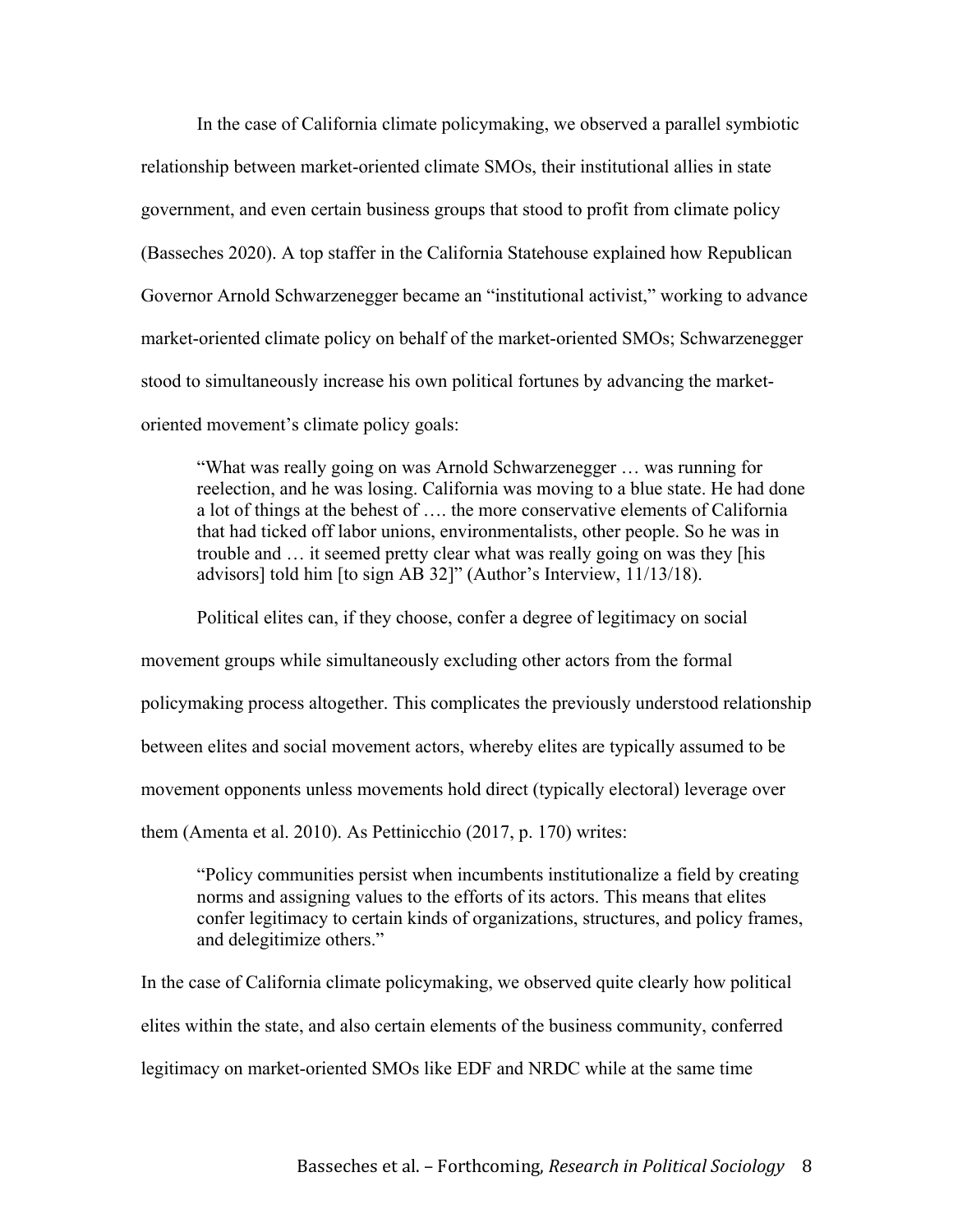devaluing the input of the justice-oriented SMOs (Jennings 2017; London et al. 2013; Sze et al. 2009).

However, the marginalization of justice-oriented SMOs within the policymaking process was not just the result of a conscious effort on the part of some political elites; it was also a result of the very different framing the market-oriented and justice-oriented SMOs each relied upon in order to attempt to influence policymaking. Specifically, the former was able to take advantage of what McCammon et al. (2007, p. 733) refer to as a "legal discursive opportunity structure." The latter's emphasis on activist and citizen participation to also combat structural racism and capitalism meant that their requests were more likely to fall upon the deaf ears of legislators and technocrats who were more focused on crafting statutory and regulatory language rather than on systemic change. As Basseches and King (2020) argue, the complexity of legislative language poses an obstacle to less institutionalized social movements, like the justice-oriented movement in California.

In sum, the social movement literature is in some ways helpful but in other ways limited in its utility for understanding the case of California climate policymaking, and the divergent policy agendas of the market-oriented and justice-oriented SMOs. The more consequential limitations of this literature become more salient when evaluating the influence of either of these movements on policy. In recent years, there has been a proliferation of research examining the policy consequences of social movements (e.g. Amenta et al. 2010; Amenta 2006; Basseches 2019; Burstein & Linton 2002; Soule & King 2006; Soule & Olzak 2004). Some of this research has even specifically examined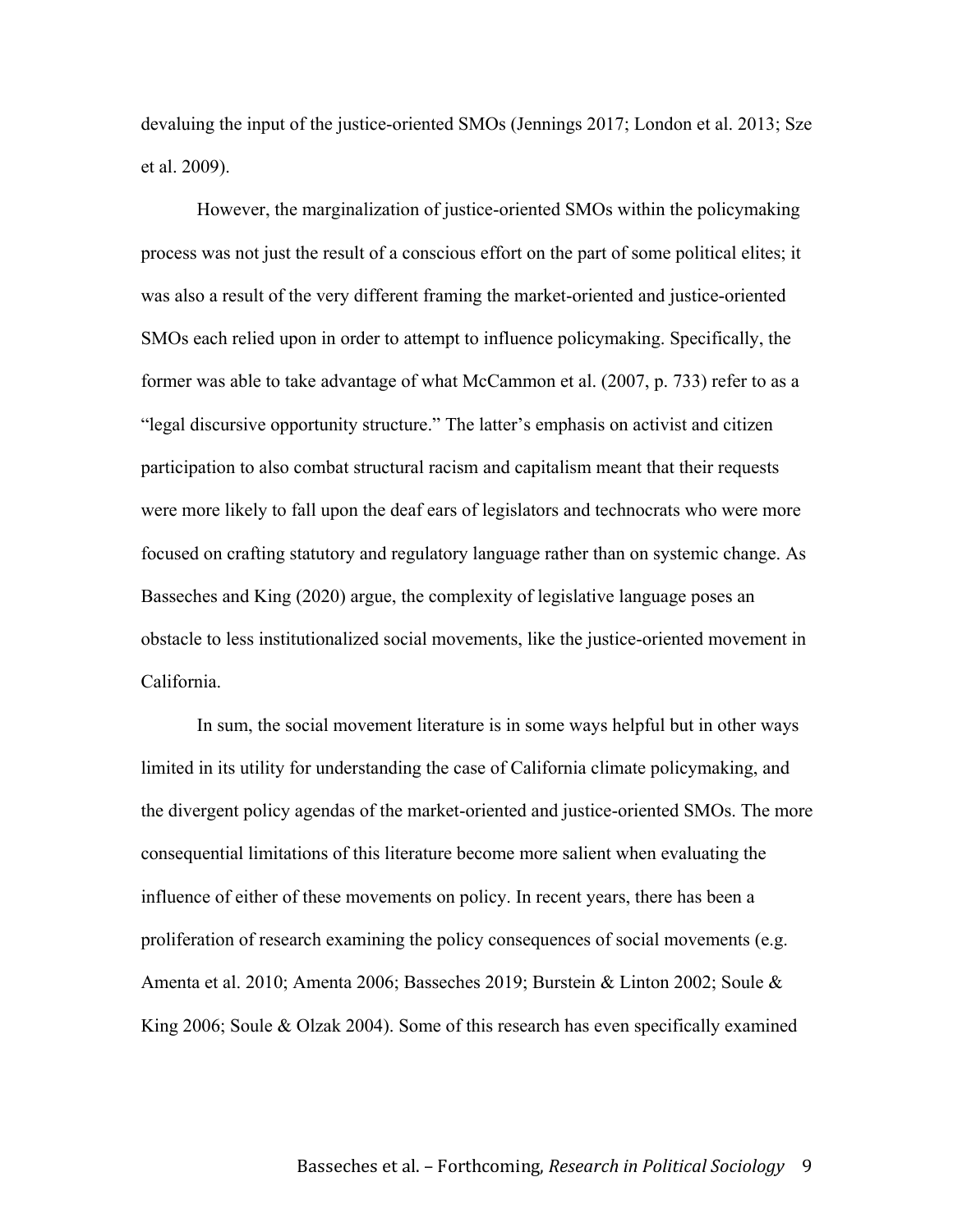the influence of the environmental movement on public policy (Johnson et al. 2010; Olzak & Soule 2009).

However, this research is often guided by theoretical frameworks like political mediation, which largely ignore broader fields of interest group actors and the influence of coalitions that include both movement and non-movement actors, as exemplified by the market-oriented coalition in California. This coalition included not only SMOs, but also "green business" interests and IOUs (Basseches 2020). To be sure, there has been plenty of work examining coalitions *within* broader social movements (e.g. Van Dyke & McCammon 2010), but less so when it comes to coalitions also consisting of nonmovement actors, and even less so examining how the presence of non-movement actors affects the policymaking influence of the coalition as a whole.

For instance, the political mediation model makes little mention of interest group coalitions, focusing instead on five conditions that characterize the relationship between political elites and social movement challengers (Amenta et al. 2010). Missing is an understanding of how partnerships between SMOs and non-movement actors might impact the theorized mechanisms mediating between movement mobilization, on the one hand, and policy outcomes, on the other (Amenta et al. 2005, Amenta et al. 2010). Empirical studies based on this theoretical framework often focus on the effect of tactics in shaping the policy agenda, and less so, on policy itself. They do not model the impact of non-movement coalition partners in potentially augmenting a movement's policymaking power (Johnson et al. 2010; Olzak and Soule 2009). However, Basseches (2019) does find that an interest group coalition comprising both movement and nonmovement actors was at least in part the reason that environmental SMOs in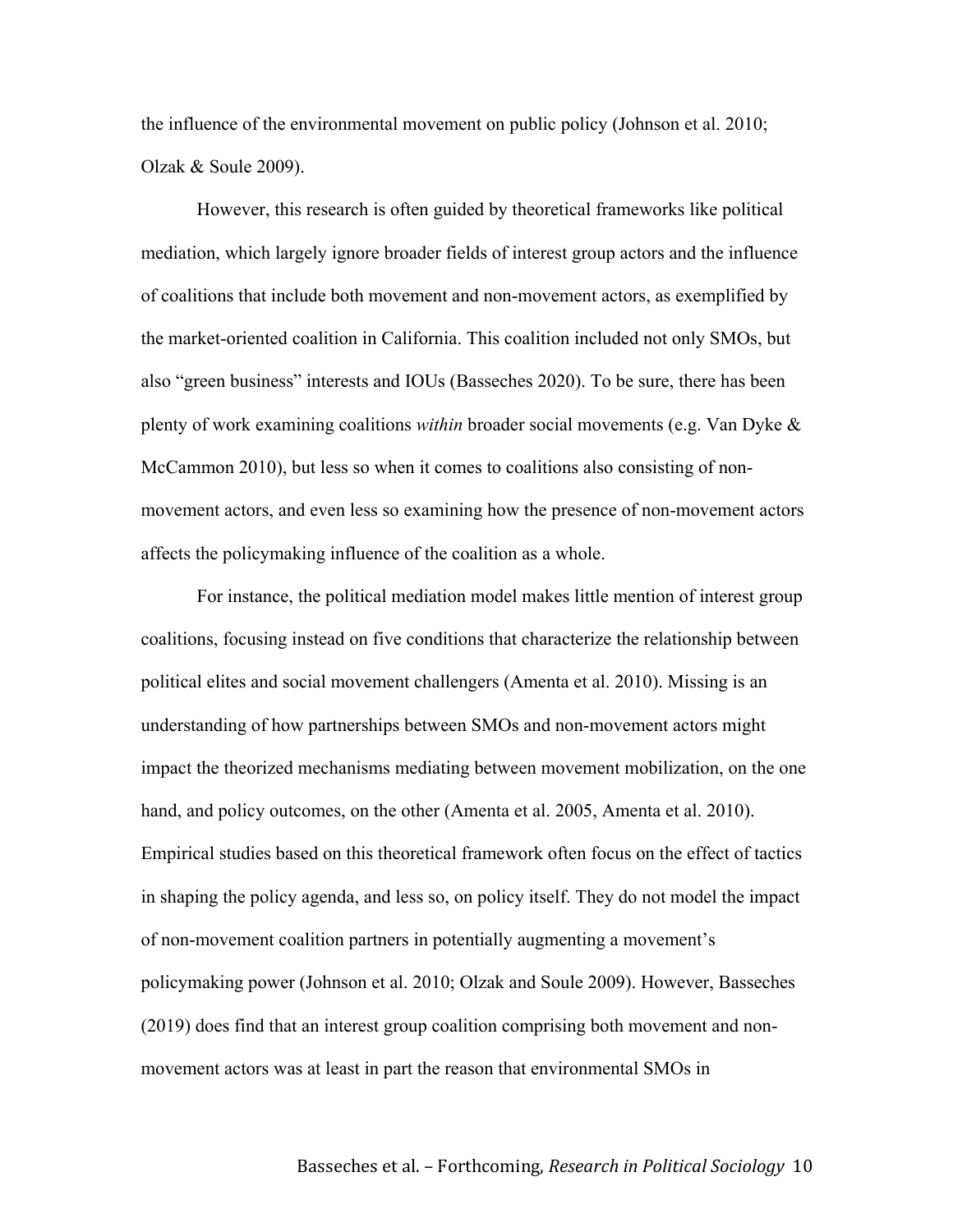Massachusetts were more successful when it came to influencing the content of one law than another.

Parallel political science research on interest groups, coalitions, and lobbying suggests that coalition size and diversity can be important factors when it comes to influencing public policy. Bawn and colleagues (2012) theorize that interest group coalition strength is the single most important factor in determining the policymaking behavior of political parties. Hula (1999) argues that lobbying coalitions lower the costs of policymaking for legislators and are therefore highly efficient ways to influence policy outcomes. Finally, Phinney (2017) argues that it is the diversity of types of interest groups that are members of a single lobbying coalition that increases the appeal of its policy agenda to policymakers. In her analysis of why advocates for the poor occasionally succeeded in making gains when it comes to social policy in a political context thought to favor moneyed interests, Phinney concludes that the "strange bedfellows" that comprised the winning coalition help explain its success. We might expect, then, that the fact that the market-oriented climate policy coalition in California included both environmental SMOs *and* business interests would lead policymakers to be more responsive to it than to the justice-oriented coalition.

We show that indeed, coalition power – exerted by a coalition that included both movement *and* non-movement actors – is the missing link that sheds light on why the market-oriented coalition was more successful than the justice-oriented coalition in shaping California's climate policy regime. Other factors, better accounted for in the social movement scholarship, mattered, too. These include things like tactics (Johnson et al. 2010), resources (McCarthy & Zald 1977), and legal discursive opportunity structure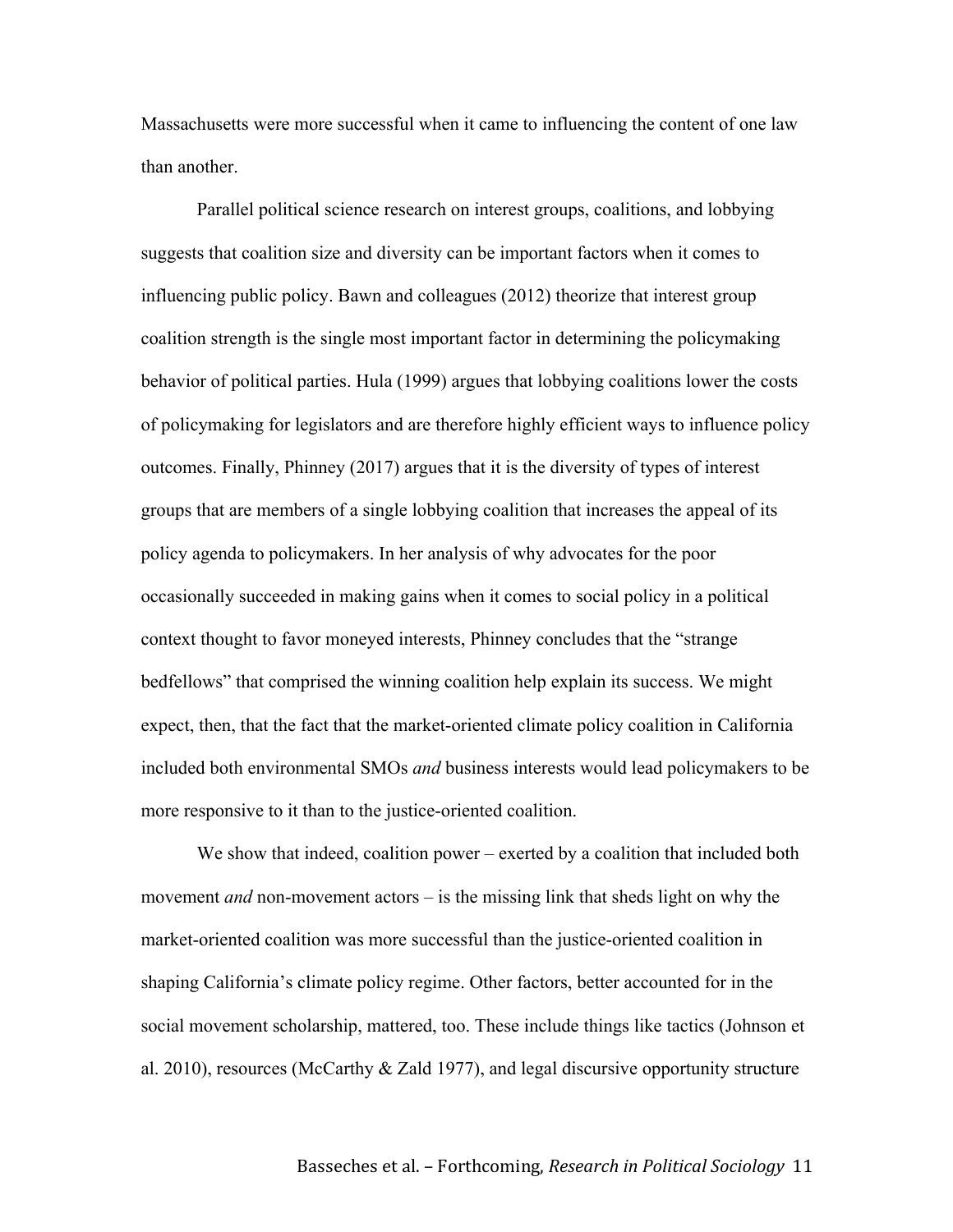(McCammon et al. 2007). However, ultimately, the fact that the market-oriented coalition offered policymakers a way to take action on climate change while simultaneously pleasing many powerful elements of the business community was critical to explaining why the justice-oriented coalition's proposed path was the road not taken. To frame our analysis, we first provide additional empirical background on our case, and then outline the data and methodology upon which our analysis is based.

## **Climate Policymaking in California**

California has a long and well-documented history of environmental policy leadership (Vogel 2018). Because of the size of California's population and economy, it has been a strategic focus of large, foundation-funded, national environmental organizations, such as the EDF and the NRDC. These organizations have a reputation for compromising with major corporations and for preferring market-oriented solutions to major environmental problems (Lyon 2010). A well-known example of this approach is when these organizations joined together with major energy companies, such as British Petroleum (BP) and Shell, in a coalition to support what was ultimately an unsuccessful effort to pass cap-and-trade at the federal level (Bartosiewicz & Miley 2013; Grumbach 2017; Pooley 2010). In 2006, when AB 32 was signed into law, the top leaders of these same market-oriented environmental SMOs viewed California as the ultimate proving ground, to demonstrate to national policymakers that market-oriented climate policies were a politically feasible way to reduce GHG emissions (Author's Interviews, 11/5/18, 11/8/18, 1/7/19).

By contrast, the justice-oriented environmental movement in California -- which consists of hundreds of community-based SMOs throughout the state -- preferred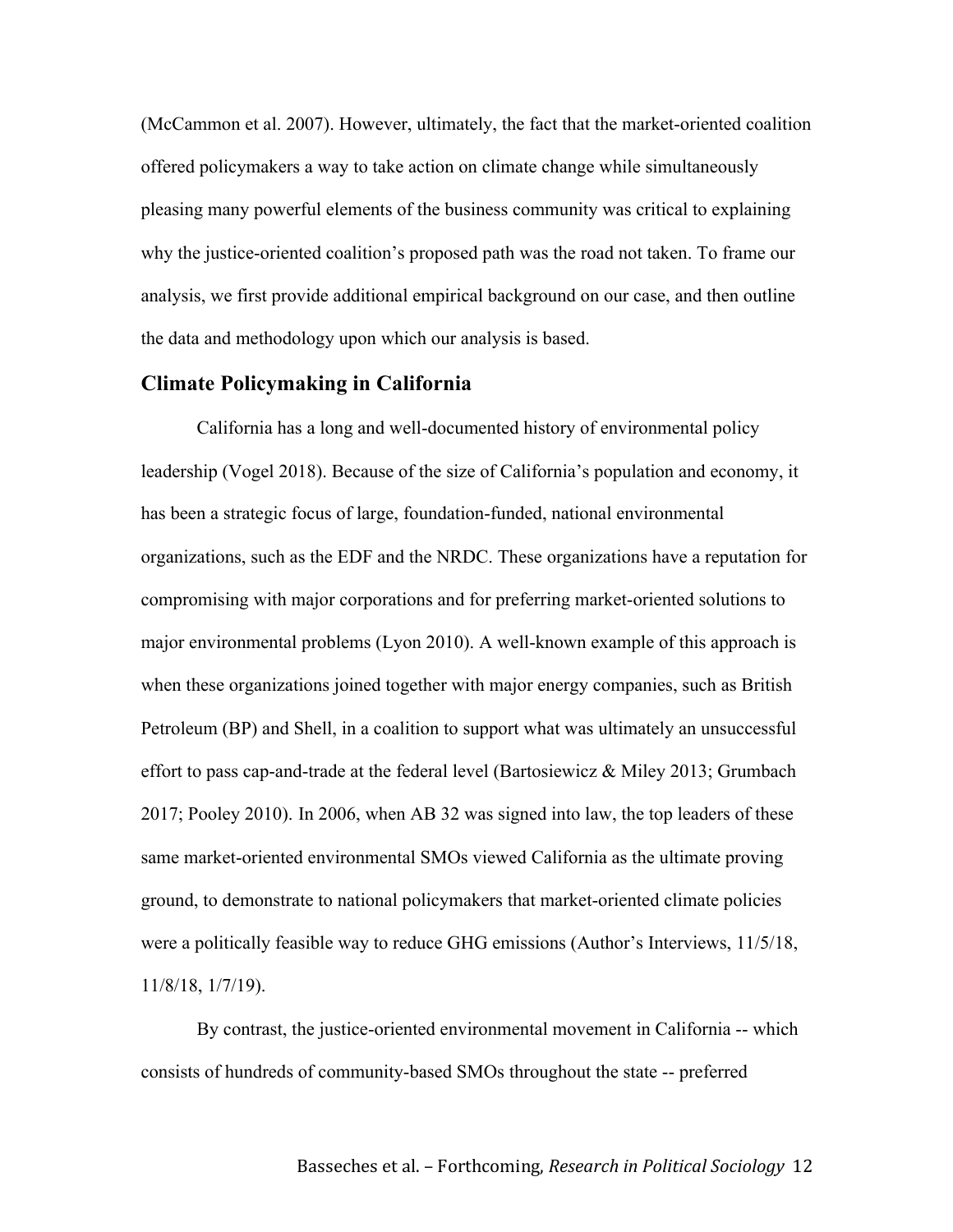command-and-control regulations, which business interests are predisposed to oppose. These limit pollution at the source and constrain, rather than promote, free market forces. The justice-oriented movement was concerned not only about GHG emissions, but also "co-pollutants," such as nitrogen oxides  $(NOx)$  and sulfer oxides  $(SOx)$ . These copollutants do not directly cause climate change, but they are emitted at the same time, and often from the same sources, as GHGs (Author's Interviews, 11/12/18, 7/23/19, 7/28/19; Jennings 2017). The justice-oriented movement problematized the fact that low-income populations within the state, and particularly communities of color (Downey  $\&$  Hawkins 2008), suffer disproportionately from environmental harms (Capek 1993; Ciplet et al. 2015; Park & Pellow 2013).

Justice-oriented environmental SMOs in California identify as part of a larger movement, throughout the United States and globally, that seeks to combat structural, cultural, and institutional sources of environmental inequality, such as racism and capitalism (Carter 2016; Harrison 2019). This often puts them at odds with marketoriented environmental SMOs, which advocate more finite policy goals, taking the macro-structure of the American political and economic systems as a given rather than something that can be reformed through state policies. Moreover, some environmental justice activists would argue that, because EDF and NRDC depend on the capitalist structure for resources (e.g. corporate foundation funding), they are unwilling to challenge it. Market-oriented advocates at EDF or NRDC might counter by arguing that the urgency of reducing GHG emissions precludes pursuing the sorts of structural change envisioned by the justice-oriented groups, and requires a more pragmatic approach.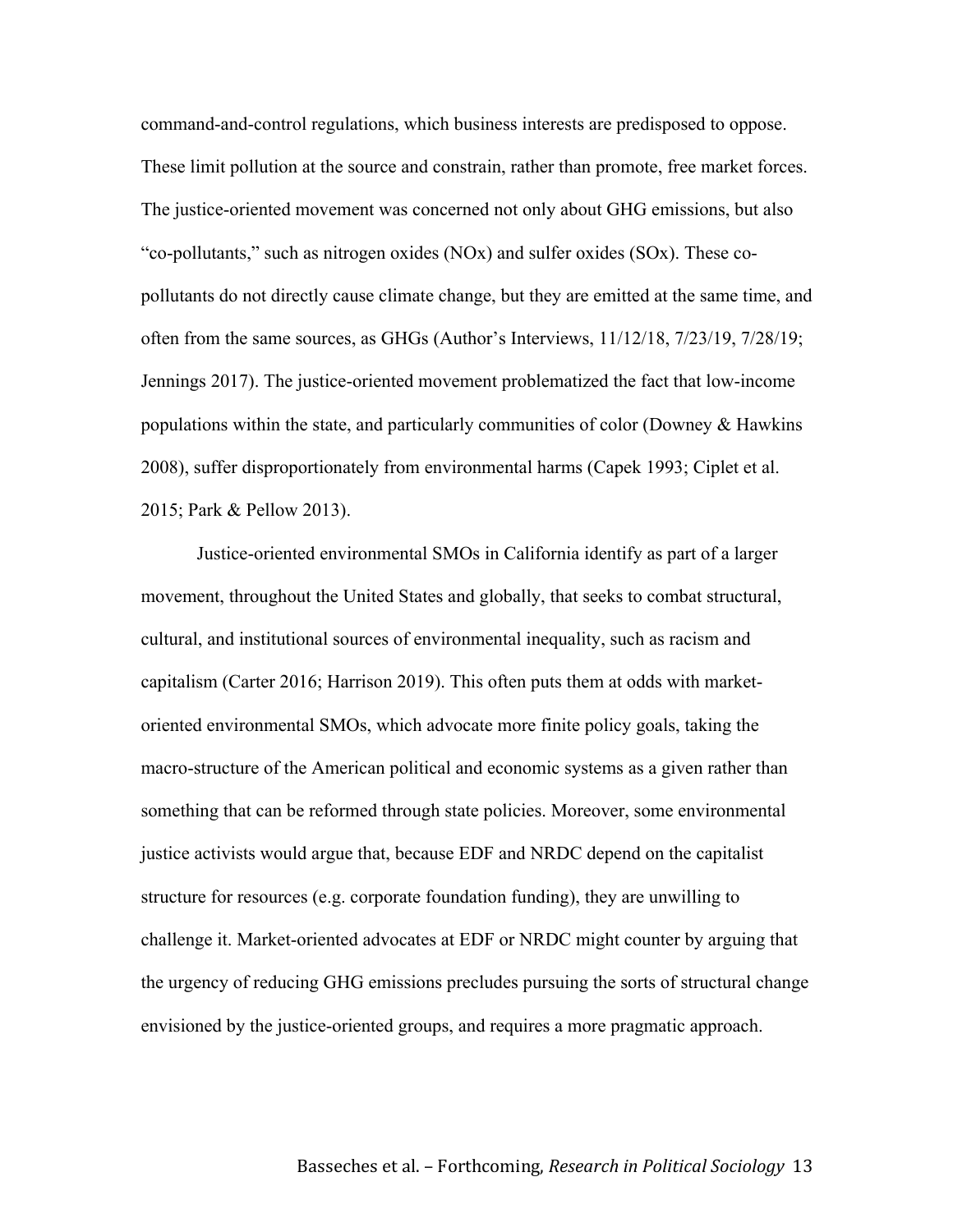For justice-oriented SMOs, the trouble with AB 32 was its basic architecture. The justice-oriented movement would have preferred the legislation to be more prescriptive, spelling out exactly what was mandated to achieve the overall GHG emissions reduction target it sets forth. This would have minimized the ambiguity (later exploited by the justice-oriented movement's opponents) as to whether or not the mechanisms that the California Air Resources Board  $(CARB)^2$  would ultimately select to implement the law would exacerbate *local* pollution issues. As one justice-oriented SMO advocate put it, "What community [justice-oriented] groups were saying is, we want very stringent language [in the AB 32 legislation]" (Author's Interview, 11/12/18).

Regarding the cap-and-trade program, which the CARB ultimately chose as its signature policy mechanism to implement AB 32, the problem the justice-oriented movement had with it was the "trade" part, not the "cap" part. A cap on GHG emissions amounts to command-and-control regulation, which the justice-oriented movement supports. However, the ability to trade emissions credits provides private polluters the flexibility to potentially *increase* local emissions so long as they pay for the allowances to do so, trade them with another firm in possession of excess allowances, or – most egregiously to justice-oriented advocates – simply reduce their net emissions outside of California, through a mechanism known as "offsets" (Author's Interview, 7/23/19).

On the other side, market-oriented SMOs like EDF and NRDC wanted a policy that they believed would simultaneously reduce GHG emissions and promote economic growth. They were especially interested in a proposal that would be palatable to potential coalition partners in the business community. As one of NRDC's legislative advocates described his organization's approach, "We … talk to business and industry and utilities"

 

<sup>2</sup> The state agency charged with implementation of the AB 32 statute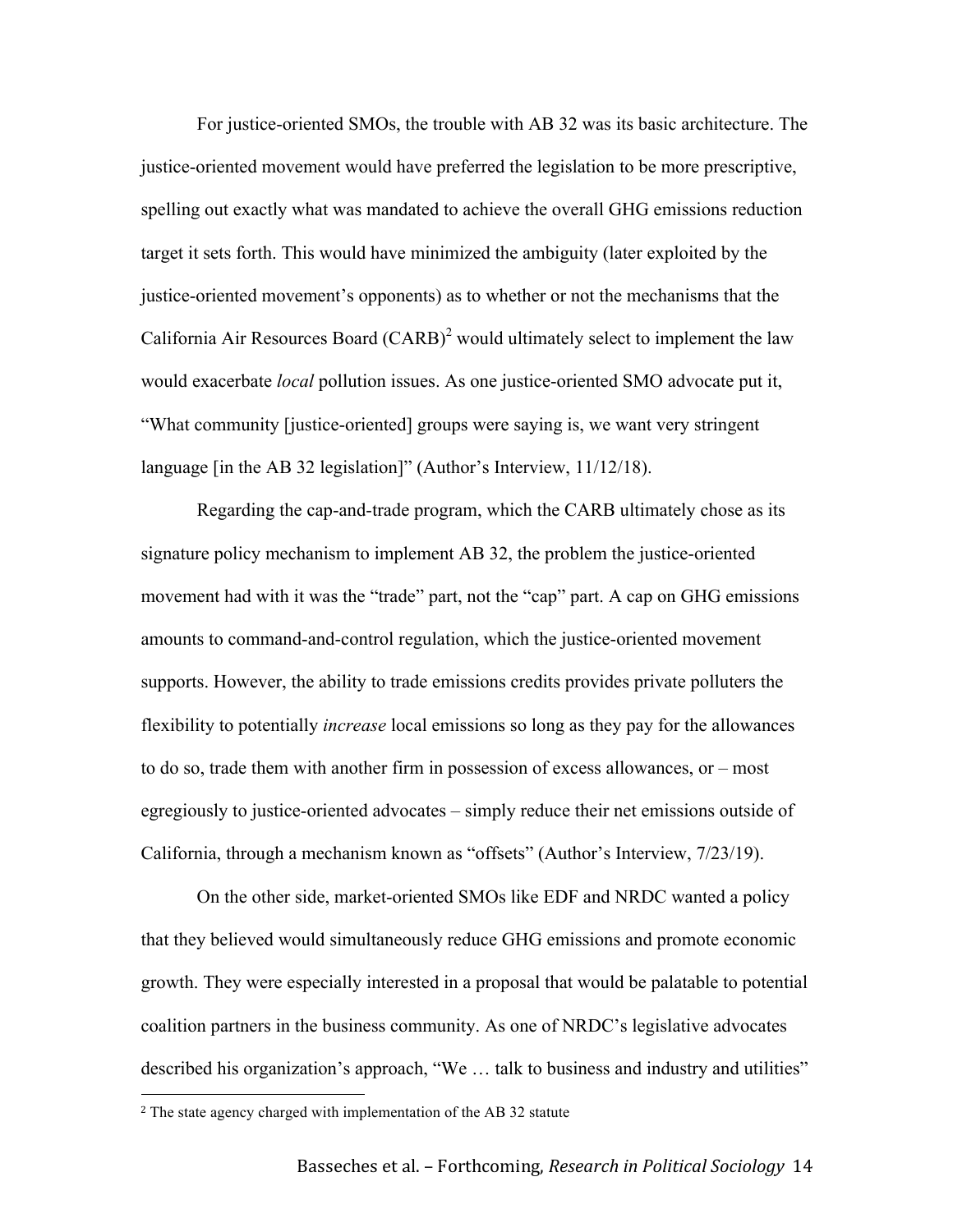(Author's Interview, 11/8/18). From the beginning, even as AB 32 was traveling through the early stages of the legislative process, these groups envisioned a market-based, capand-trade program as the key vehicle for meeting the law's 2020 target. The primary objective of EDF and NRDC with respect to AB 32 was global GHG emissions reduction, not necessarily mitigating *local* pollution, and not necessarily reducing the health-harming "co-pollutants" that justice-oriented groups were highly concerned about.

With regard to the cap-and-trade program, EDF and NRDC had certain key principles regarding its design. They wanted to reduce loopholes that might weaken its impact, but ultimately, they were willing to compromise on many of these principles in order to move forward without antagonizing business allies. For example, when asked about why so many cap-and-trade allowances were given away to polluting firms for free, a representative of one of these market-oriented SMOs explained:

"I didn't think it was realistic, especially from the start [to auction all allowances as opposed to giving them away for free] … I think all of the factors that the [C]ARB took into account … are real issues for a single state trying to take this on, and it was right for them to address that [by allocating allowances to certain firms free of charge]" (Author's Interview, 12/12/18).

In sum, these market-oriented SMOs had very different goals for what these policies would and would not accomplish compared to the justice-oriented groups. A top legislative staffer who was charged with negotiating the final language of AB 32 articulated how he viewed the distinction between how each movement approached the policies:

"There's a tension in California … between … people who live in communities that are disadvantaged … These are the environmental justice groups. They're principally groups that represent people of color, poor communities. [By contrast] NRDC is a New York and Washington, D.C. corporate environmental group. It's got a Board of Directors, mostly bankers and wealthy people. It has a very different kind of orientation. So does EDF. … This tension exists, and has always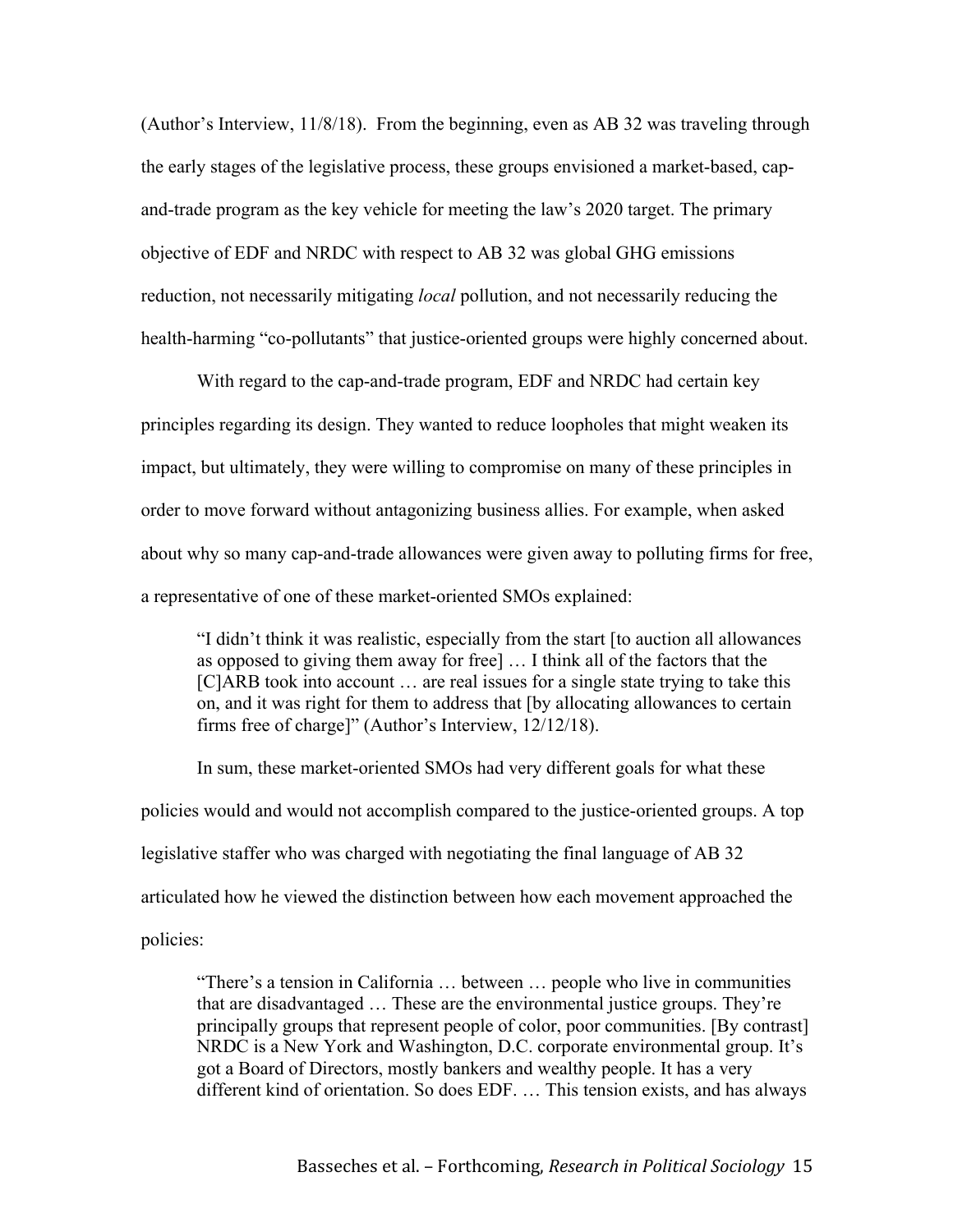existed throughout California law … Are we trying to save the planet in a way that's beneficial to Tesla drivers and to corporate environmental groups like NRDC and EDF? Or are we trying to save the planet for California, and Californians?" (Author's Interview, 11/13/18).

## *"Green Business" and Its Policy Preferences*

We argue that the presence of non-movement, business interests in the marketoriented coalition, alongside SMOs, was a crucial factor in the market-oriented coalition's superior policymaking influence (relative to the justice-oriented coalition, comprising exclusively SMOs). It is therefore useful to describe the policymaking preferences of these non-movement, business interests, showing how compatible they are with the objectives of the market-oriented SMOs. One key private constituency that was part of the market-oriented coalition consists of what we call "green" business interests; that is, businesses that support climate policy primarily because it benefits them financially. These include the renewable energy industry, technology companies developing and marketing energy storage, as well as venture capitalists that are heavily invested in these types of firms. Many of these interests have strong ties to California because they are headquartered in Silicon Valley.

These "green business" interests wanted policies that would open the market for their products, and they were not necessarily as concerned with the local pollution issues that the justice-oriented movement prioritized. An NRDC advocate explained this alliance:

"In addition to NRDC and EDF … we had a lot of strong business support … from the clean energy business community … We actually did have a lot of clean energy businesses that could speak up about why this would be a good thing for California" (Author's Interview, 12/12/18).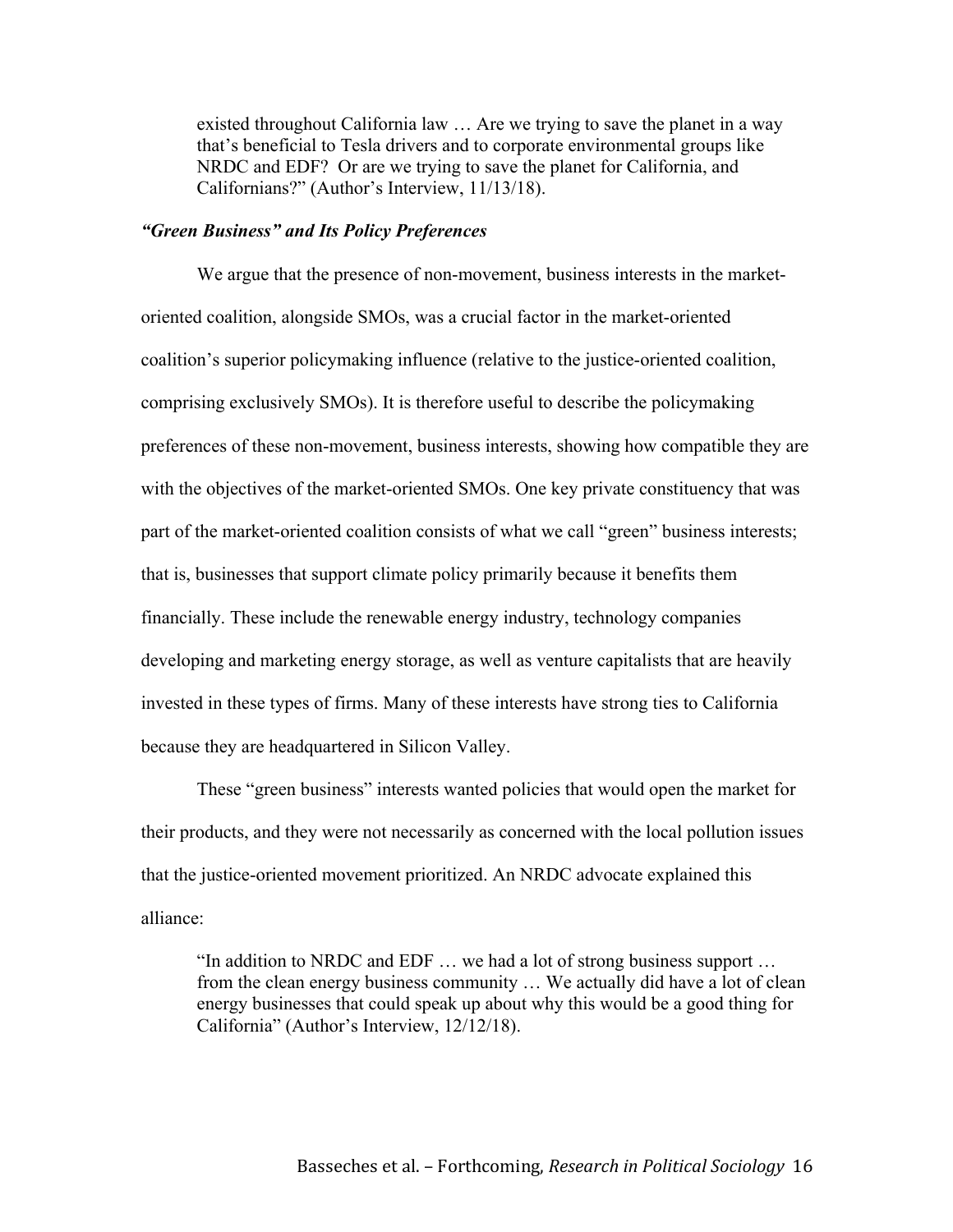Similar to other for-profit interests, "green" businesses are well versed in capitalist logics, emphasizing market incentives as opposed to command-and-control regulation. As a "green" business lobbyist put it, "We were always supportive of market-based solutions" (Author's Interview, 8/23/19).

#### *Investor-Owned Utilities (IOUs)' Policy Preferences*

IOUs are the single most politically powerful type of stakeholder when it comes to state-level climate and renewable energy policy. The policy preferences of IOUs vary considerably by state, and depend on a number of factors. In California, given that state's "restructured" electricity sector, energy efficiency incentives, and sizable preexisting renewable portfolios, IOUs were very open to the possibility of supporting climate policy, so long as it was designed in a way that was favorable to their bottom lines (Basseches 2020). They saw the potential to do very well for themselves under a cap-andtrade program, but were opposed to command-and-control regulation.

When a key legislative staffer who was negotiating with the IOUs was asked what the IOUs' single most important priority was with regard to AB 32, he replied, "What was important to them was cap-and-trade, was a market-based compliance mechanism" (Author's Interview, 11/13/18). The IOUs had other preferences, too, but cap-and-trade was a potential deal breaker for them. In other words, IOUs' support for AB 32 in the legislature was *conditional* on an informal commitment that, even though the law itself did not *require* a cap-and-trade program, the CARB would ultimately proceed in that direction (Author's Interviews, 11/26/18, 11/13/18, 8/6/19). In effect, this meant that market-oriented SMOs, "green business" interests, and IOUs shared the same preferences vis-à-vis AB 32. Justice-oriented SMOs, by contrast, did not.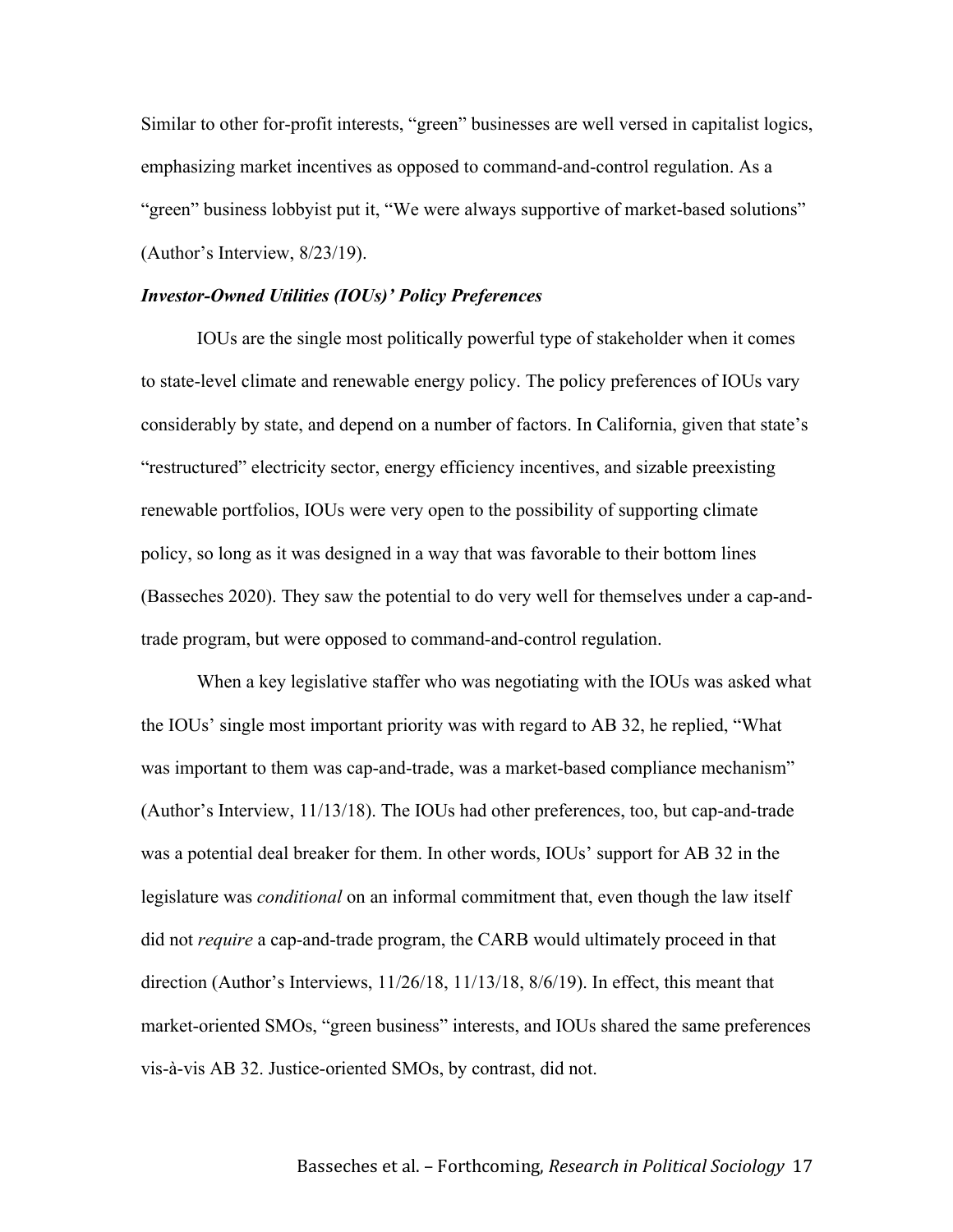#### *State Policymakers as "Institutional Activists"*

As Pettinicchio (2019) argues, social movements can benefit from "allies" in positions of institutional power even though those allies may be motivated by their own self-interest. They can be highly effective in advancing movement goals. This was true in California, where the governor proved to be a staunch ally for market-oriented SMOs, and legislative leaders proved more sympathetic (by comparison) to justice-oriented SMOs' cause. Governor Schwarzenegger, a Hollywood movie star facing a tough reelection bid when AB 32 was under consideration, was, as one of the commissioners he appointed put it, "A very liberal Republican" (Author's Interview, 7/3/19). Schwarzenegger believed strongly in climate change and went further than any other Republican governor in the country toward ensuring he signed legislation to address it (Schwarzenegger 2012). This won him the admiration of the "green business" community and of market-oriented SMOs (Author's Interviews, 11/7/18, 8/22/19). As a top staffer to Schwarzenegger put it:

"We had a good personal relationship with a couple of people at NRDC … And we talked with them on a regular basis" (Author's Interview, 8/22/19).

The only real differences between the preferences of the Governor and those of the market-oriented SMOs was that the latter wanted an enforceable emissions cap while the former preferred a more flexible cap that could be adjusted based on how the economy was performing (Author's Interview, 11/13/18).

The justice-oriented movement's strongest allies were in the state legislature rather than in the executive branch. This was partly due to the fact that the communitybased organizations comprising the justice-oriented movement enjoyed a degree of direct representation in the legislature that they did not in the executive branch. Some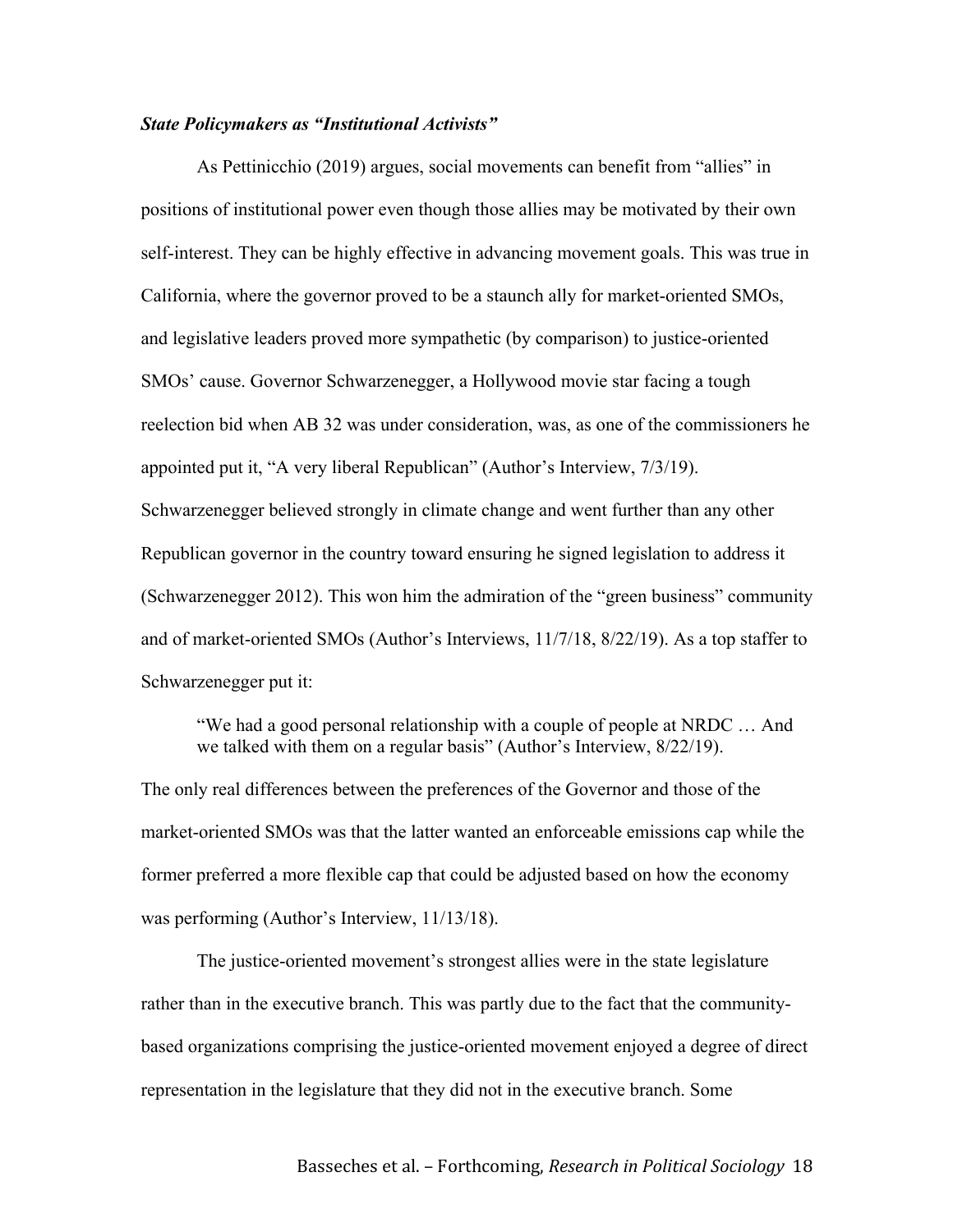legislators came from their communities whereas the movie-star-Governor came from one of the wealthiest neighborhoods in the state (Author's Interviews, 7/28/19, 8/22/19). This included Assembly Speaker Fabian Nuñez, who himself came from one such community, and represented a low-income, majority-Latino district.

The justice-oriented movement enjoyed even greater influence in the state senate, not only because Senate Pro Tem Don Perata was very sympathetic to their cause, but also because he employed, as his lead staffer, Kip Lipper, a man referred to by Sacramento insiders as the " $41<sup>st</sup>$  senator" (there are 40 elected state senators in California) due to his enormous influence crafting legislation behind the scenes (Bailey 2009). Lipper was instrumental in securing the pro-justice language in AB 32 that we will soon discuss (Author's Interviews, 11/12/18, 11/13/18, 11/14, 18, 11/19/18). However, this language proved insufficient for preventing Schwarzenegger's CARB from moving forward with cap-and-trade.

## **Data and Methods**

The key to understanding the policymaking influence of a social movement actor (or any political actor, for that matter) is to carefully document the policy preferences of the full range of political actors that attempted to shape a given policy, and then to assess the degree to which each actor's preferences were *realized* in the way the policy was ultimately written (Amenta et al. 2010; Amenta 2014; Andrews & Gaby 2015; Basseches 2019). To that end, the larger project from which this analysis draws began by tracing and analyzing every version of every legislative and/or regulatory text pertaining to six climate policies adopted in three U.S. states. To ascertain which political actors expressed a preference regarding how each policy should be written, what these preferences were,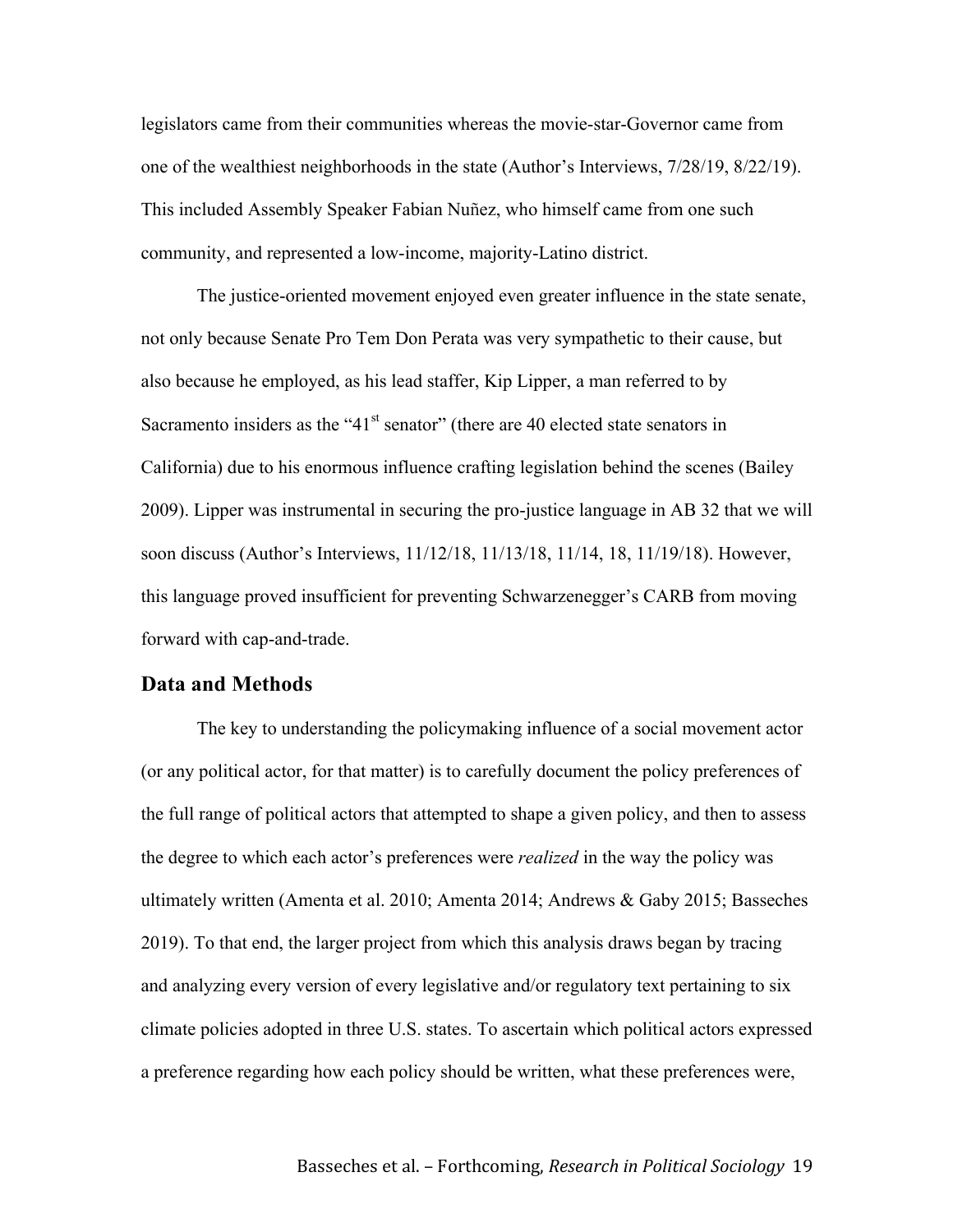and the decision-making process that mediated the relationship between the preferences and the ultimate outcome, the project relied on journalistic sources, 4,835 pages of archival documents, and 111 policy-focused interviews with policymakers and their staff and with representatives of the full range of public and private interest groups who lobbied them (Basseches 2020).

A bipartite strategy was employed to select and recruit interviewees. First, journalistic coverage of each of the six policies was systematically reviewed. Each time an actor's name appeared in the newspaper in connection to one or more of the policies, the actor's name was added to a list of potential interviewees to reach out to. However, once the first few publicly mentioned actors from this list were interviewed, a second method for interview recruitment, "snowball sampling," was utilized in order to avoid missing the perspectives of key actors who were involved behind-the-scenes and therefore never mentioned in the newspaper. These tended to include political staffers, who were politicians' most trusted advisors and confidants and in many cases the attorneys responsible for actually writing the bills, as well as corporate lobbyists. Of the 111 individuals who were interviewed from the three states (about 60% of all individuals who were contacted), 43 spoke about the California case (Basseches 2020).

Each interviewee was asked about their personal involvement throughout each policy's development, their (or their organization's) preferences and priorities at various stages of the policymaking process, and their strategies for advancing their preferences. For each important provision that emerged, changed, or disappeared during the policymaking process, the goal was to gather at least three pieces of information from each interviewee: 1) what did they want (i.e. what was their preference?); 2) how did they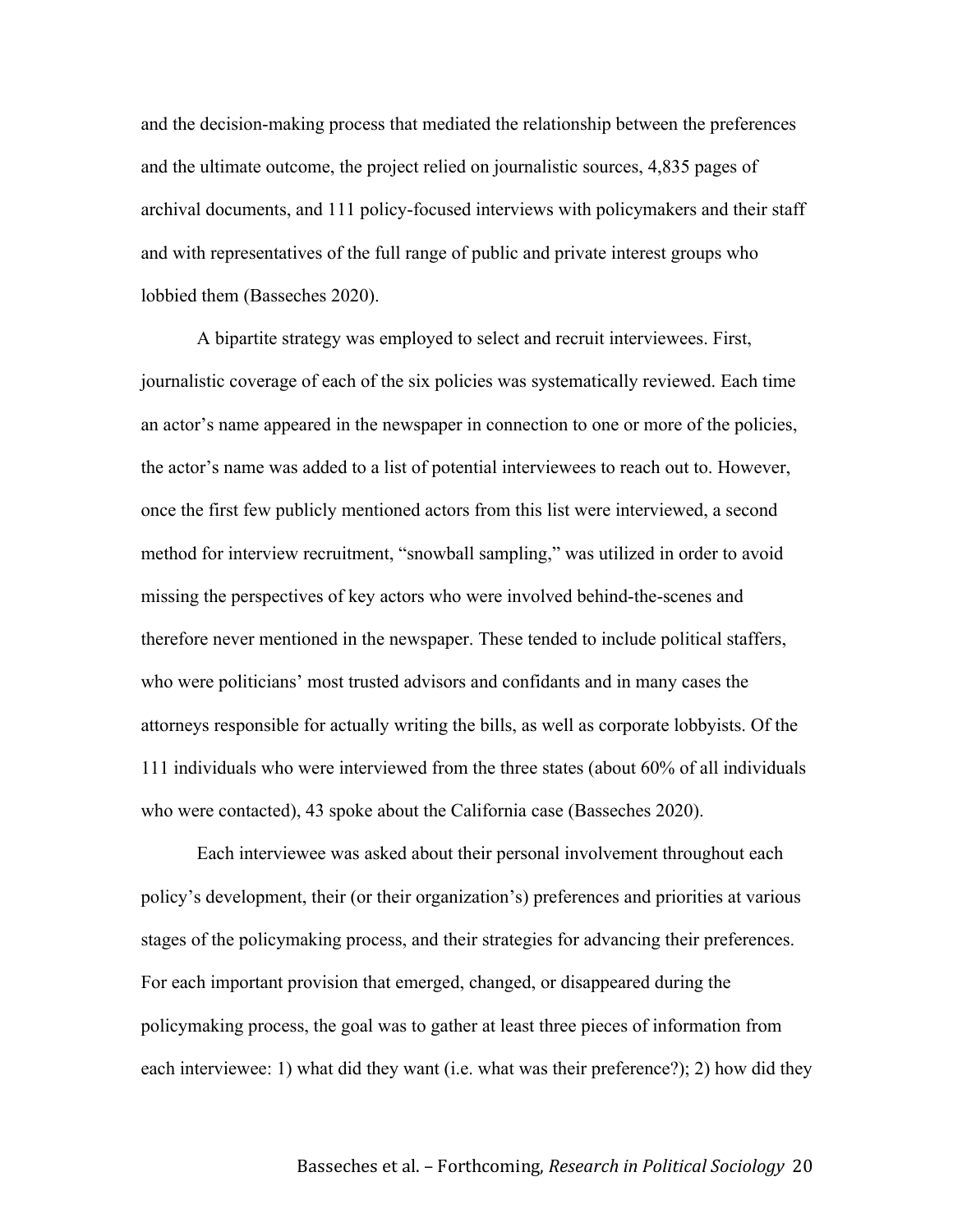attempt to get what they wanted (i.e. who did they meet with, what arguments did they make, how easy or difficult was it to convince decision-makers to go along with what they wanted?); and 3) to the degree things did not turn out the way they wanted in the final version of the policy, to what do they attribute that (i.e. which actors/interests do they think got their way instead?). All interviews were transcribed and coded using AtlasTI. This coding made it easier to identify specific policy preferences, as well as develop counts of actors/interests supporting, opposing, or requesting amendments of, specific provisions.

One of the advantages of this method is that it facilitated the identification of coalitions – actors and interests with shared policy preferences that coordinated to make the alignment of these preferences known to policymakers. Although all three states had components of the environmental movement that were more market-oriented or justiceoriented, the California case stood out among the three in the degree to which there was a salient and direct *conflict* between the two when it came to the form that the state's climate policy would take. There are a number of possible reasons why this conflict was most salient in California, including the more central presence of national, foundationfunded environmental groups such as EDF and NRDC as well as California's long history of environmental inequality. Whatever the reason, this conflict emerged as a central theme in the California data from the larger project (Basseches 2020).

## **Understanding the Limited Influence of the Justice-Oriented Movement**

When it came to AB 32 and its implementation, the market-oriented coalition that included market-oriented SMOs, "green business," and the IOUs enjoyed far greater influence than the justice-oriented coalition, which consisted only of justice-oriented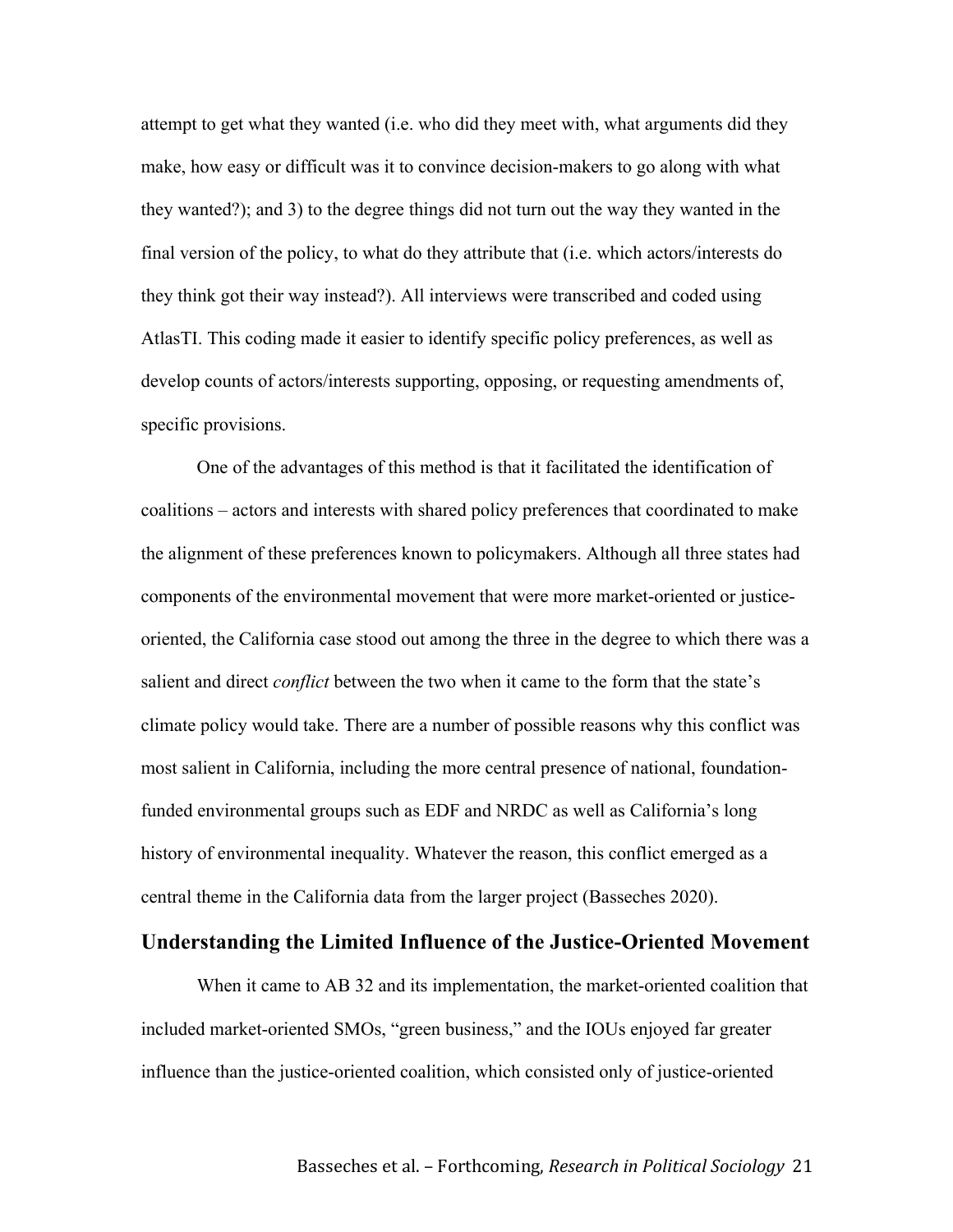SMOs. The version of AB 32 ultimately signed into law was far less prescriptive than justice-oriented advocates would have preferred. It left a significant degree of flexibility to the CARB with respect to implementation mechanisms, and CARB primarily relied on two market-based mechanisms – 1) cap-and-trade and 2) a market-based low-carbon fuel standard (LCFS) – both of which the justice-oriented SMOs adamantly opposed (Cole et al. 2008; Meszaros & Williams 2009).

Justice-oriented SMOs did enjoy the sympathy of key allies in the legislature, and on a few occasions, those allies secured provisions in AB 32 that corresponded with the justice-oriented movement's preferences. One example of a justice-oriented provision that was secured was §38560.5, known as the "early action measures." By June 30, 2007, the CARB was required to publish a list of discrete measures to reduce GHG emissions immediately, apart from any longer-term plan, such as a cap-and-trade program.<sup>3</sup>

However, the justice-oriented movement was disappointed in the implementation of this provision. The movement had hoped that CARB would use this opportunity to adopt command-and-control measures, particularly since justice-oriented SMOs had put forward to CARB a number of related suggestions along with warnings about potential measures they believed would only exacerbate environmental inequality (Environmental Justice Advisory Committee 2007). But when we asked a prominent justice-oriented SMO advocate about the extent to which this input was taken into consideration with respect to these early action measures, her answer was "not a lot" (Author's Interview, 7/28/19). Indeed, the most significant early action measure that the CARB ended up adopting was a market-based LCFS – a measure the justice-oriented SMOs adamantly opposed because of its likelihood to *increase* other, non-carbon air pollutants with

<sup>&</sup>lt;sup>3</sup> California Health and Safety Code, Chapter 488 (Acts of 2006)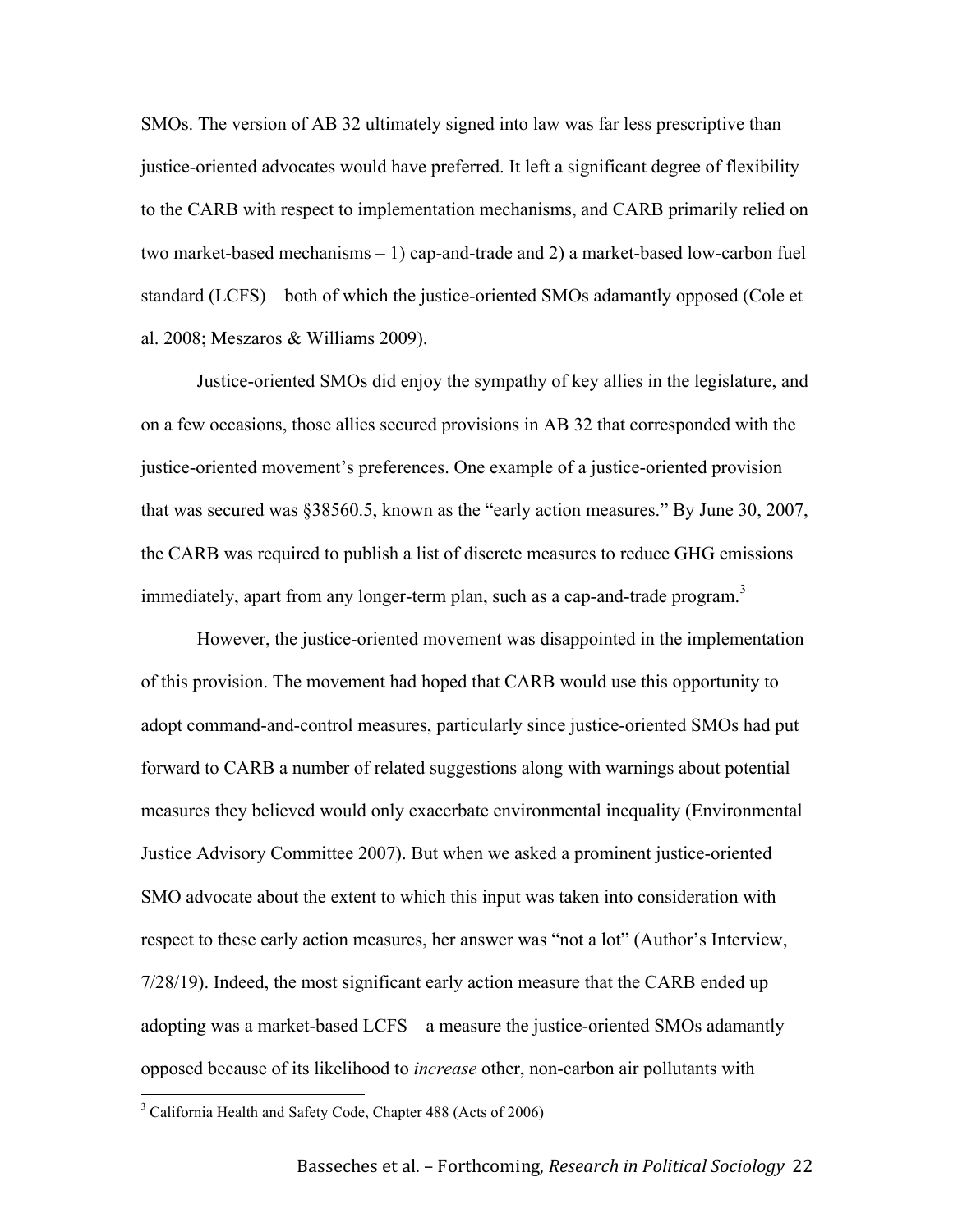adverse health impacts in disadvantaged communities (Environmental Justice Advisory Committee 2007).

As Sze et al. (2009) note, the final AB 32 statute contained a few other provisions that were incorporated on behalf of the justice-oriented movement. These included the requirement that CARB convene an Environmental Justice Advisory Committee (EJAC) to provide input on proposed regulations, that public workshops be held in disadvantaged communities, and that regulations not disproportionately disadvantage low-income communities. There was also language directing the CARB to "prevent any increase in the emissions of toxic air contaminants of criteria air pollutants [also known as "copollutants"]"<sup>4</sup> (Sze et al. 2009).

However, these provisions, unfortunately for the justice-oriented movement, proved to be largely symbolic gestures by the legislature – or what Amenta et al. (1992) call "cooptation." While they did provide the basis for a lawsuit against CARB, California courts ultimately sided with CARB, failing to be persuaded by the justiceoriented movement's claims (Kaswan 2013).<sup>5</sup> Ultimately, the court ruled that the statute did not provide EJAC with any regulatory authority. Justice-oriented advocates also noted that racially discriminatory procedural irregularities compromised CARB's statutorily mandated public workshops, and that little was done from a regulatory standpoint to address co-pollutants (Cole et al. 2008). An interview with a legislative

 <sup>4</sup> Final Regulation Order, California Air Resources Board, amending Sections 95480.1, 95481, and 95486, California Code of Regulations. January 12, 2010.

 $5$  Of the multiple claims environmental justice petitioners made, the only one the courts upheld was that CARB did not adequately consider alternatives (as required by statute) before selecting cap-and-trade. However, CARB quickly remedied this by releasing a "supplemental" analysis, which ultimately deemed cap-and-trade to still be the right approach (Kaswan 2013).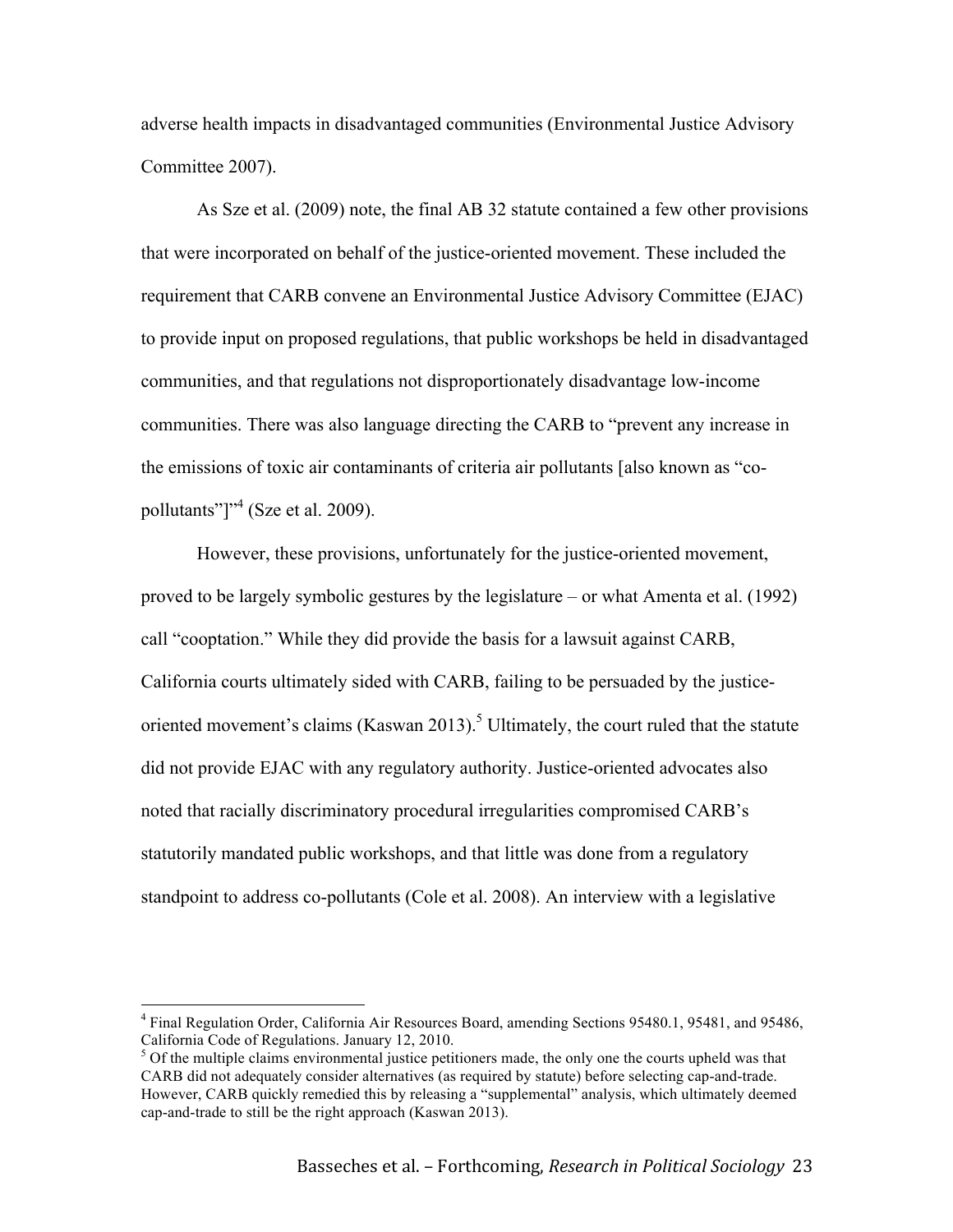staffer reveals how the justice-oriented movement's input into the legislation was accommodated more as a consolation than a serious change of course:

"The EJ [justice-oriented movement] community was asking for the [advisory] committee, but it wasn't at all controversial. It was like, sure, why not?" (Author's Interview, 11/7/18).

#### *The Importance of Coalitions That Include Non-Movement Actors*

Why does the justice-oriented movement appear to have had so little meaningful influence (beyond symbolic, "cooptation" gestures) over the design of AB 32, and its implementation, which was primarily vis-à-vis a cap-and-trade program that the movement vehemently opposed? Our analysis reveals that the chief answer lies in the cross-cutting nature of the market-oriented coalition, which comprised non-movement *and* movement actors. We argue that the political influence of market-oriented SMOs was greatly augmented by the alignment of these SMOs' policy preferences with, and indeed their coordination with, powerful business actors such as "green business" and the state's powerful IOUs (Basseches 2020).

This was critical in the market-oriented coalition's winning of the support of the governor, who Rosenthal (2004) argues is the most powerful actor in state government, in both administrative *and* legislative policymaking. Schwarzenegger pushed so hard for a market-based approach to the state's climate policy precisely because it offered him a way to *simultaneously* secure his climate bona fides *and* avoid completely alienating his political base in the business community (Author's Interviews, 11/7/18, 11/13/18, 11/15/18). He moved quickly to ensure that CARB got to work designing a cap-and-trade program before he left office, even firing and replacing recalcitrant CARB personnel in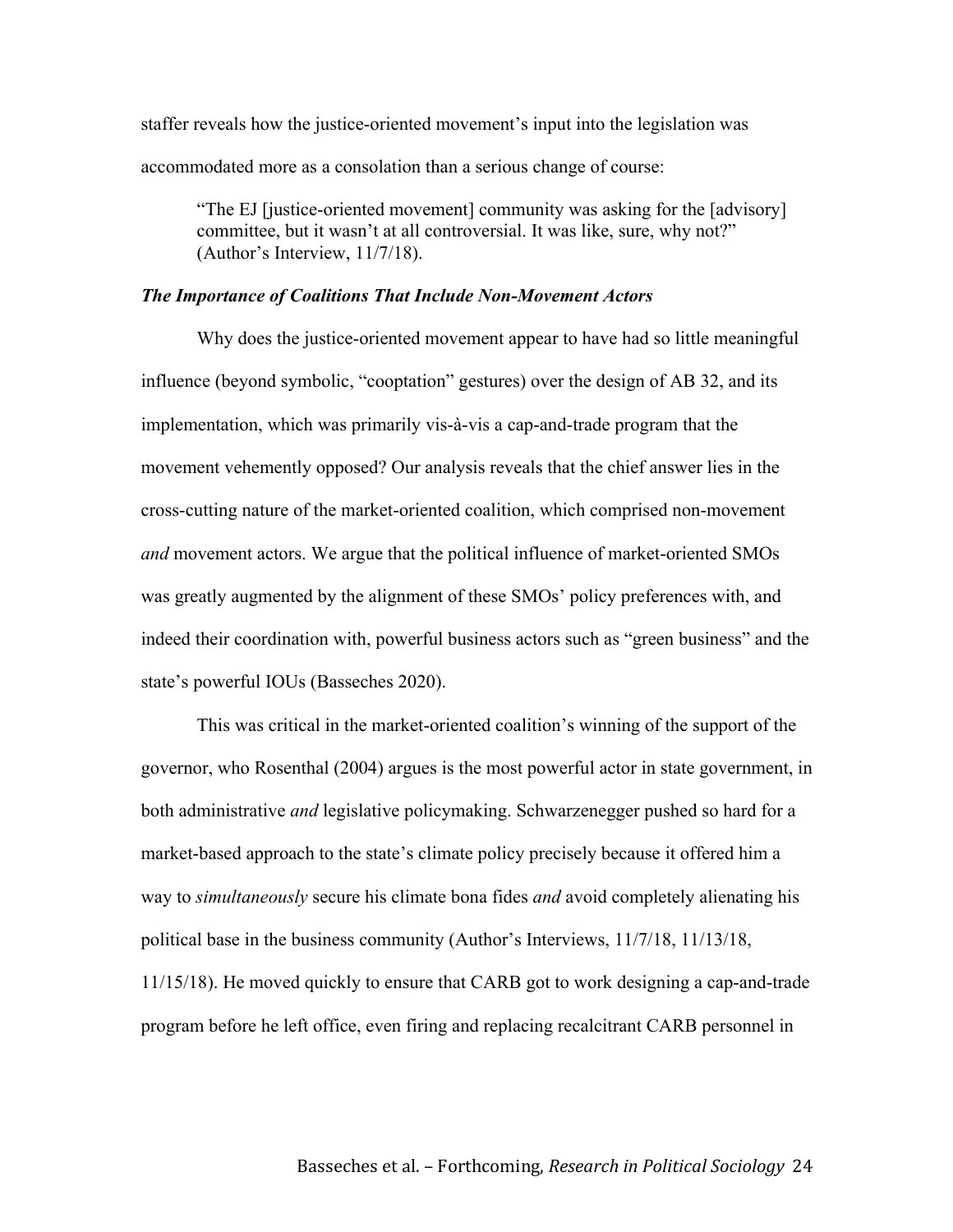order to ensure it happened (Author's Interviews, 11/12/18, 11/13/18, 8/21/19; Jennings 2017; Wilson 2007).

Conventional wisdom rarely puts environmental groups and IOUs on the same team when it comes to environmental policy; and yet, that is precisely what we saw when it came to AB 32 and cap-and-trade (Basseches 2020). Note how California Assembly Speaker Nuñez described the political value of Pacific Gas and Electric (PG&E), an investor-owned utility, opting to participate in the market-oriented policy coalition:

"I used them [PG&E] in every conversation with every Democratic legislator who was not 100% on board [with AB 32]. I would say, 'Well, why is PG&E on board?' PG&E was huge [political] cover for me" (Author's Interview, 11/15/18).

A significant part of the answer to the rhetorical question Nuñez poses is that PG&E, like many of the major corporations who backed AB 32, did so with the assurance that CARB would implement it using market-based mechanisms, rather than command-and-control regulations (Author's Interviews 11/7/18, 11/13/18, 11/15/18).

Another critical source of power within the market-oriented coalition was "green business." The following quotes from Sacramento insiders illustrate the heft that these interests brought to the market-oriented coalition:

"The renewable industry has certainly learned how to lobby in California. They're very active. They're an important part of the political process in California" (Author's Interview, 8/15/19). -Market-oriented SMO Advocate

"The business message from Silicon Valley, and from independent energy producers who wanted to make money at selling renewables offset the standard business mantra of opposition [to climate policy]" (Author's Interview, 11/13/18). -Legislative Staffer

State senator Fran Pavley, the chief sponsor of AB 32, recalled how instrumental the

support of "prominent venture capitalists" was in getting the legislation across the finish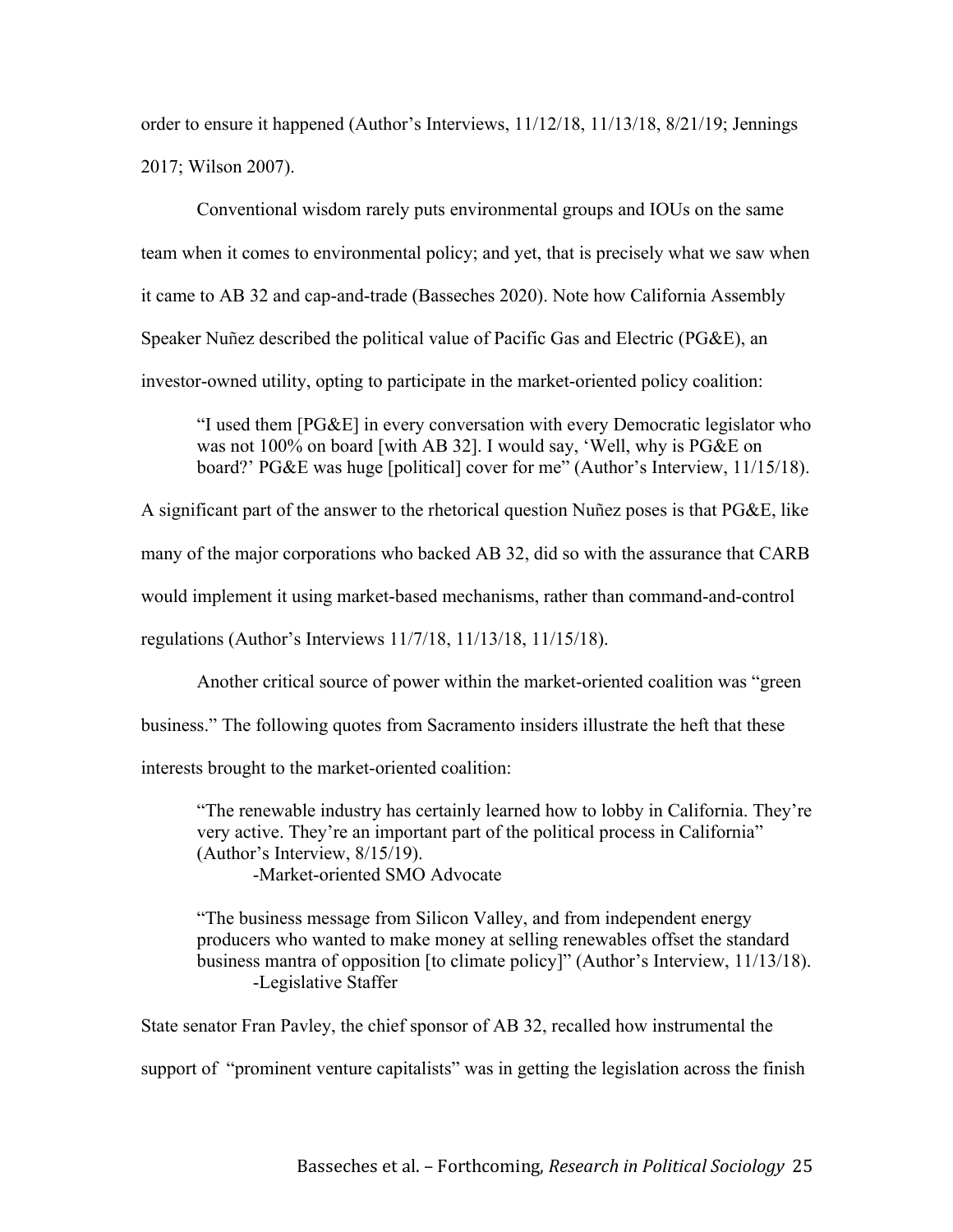line, and recalled in particular how important it was to them that "market signals" do the work of ushering in a new era of "investment in innovation and new, clean technologies"

(Author's Interview, 1/7/19).

Even a lobbyist for a major trade association that *opposed* AB 32 recalled that the sheer number of businesses supporting the policy, including some that were members of his trade association, made his job of trying to defeat the proposal much more difficult:

"Holy smokes, I got track marks over my back from leading the coalition [against AB 32] because all of a sudden I got leading players in my organization going out and being in support of it [AB 32]. And not only that, when Schwarzenegger signed the bill in San Francisco, I had five major members standing on the podium next to him" (Author's Interview, 8/7/19).

## *Resources, Tactics, and "Legal Discursive Opportunity Structure"*

While the importance of the market-oriented coalition including both movement and non-movement actors is the most novel element of our explanation, we recognize that other factors, which the social movement literature has discussed with much greater regularity, mattered greatly as well. Material resources (McCarthy & Zald 1977), and what Andrews (2001) calls "movement infrastructure," were clearly in more abundant supply on the market-oriented side than on the justice-oriented side. Movement infrastructure theory postulates that movements with the resources to pursue multiple mechanisms of influence at the same time, including more institutionalized methods such as lobbying, are more likely to succeed in influencing the policy process (Andrews 2001; Johnson et al. 2010).

A top staffer in the California legislature contrasted the organizational infrastructure of market-oriented SMOs like NRDC with that of justice-oriented SMOs:

"Remember, first of all, the EJ [justice-oriented] groups were fairly—NRDC was a fully functioning, well-equipped organization. EJ [justice-oriented] groups in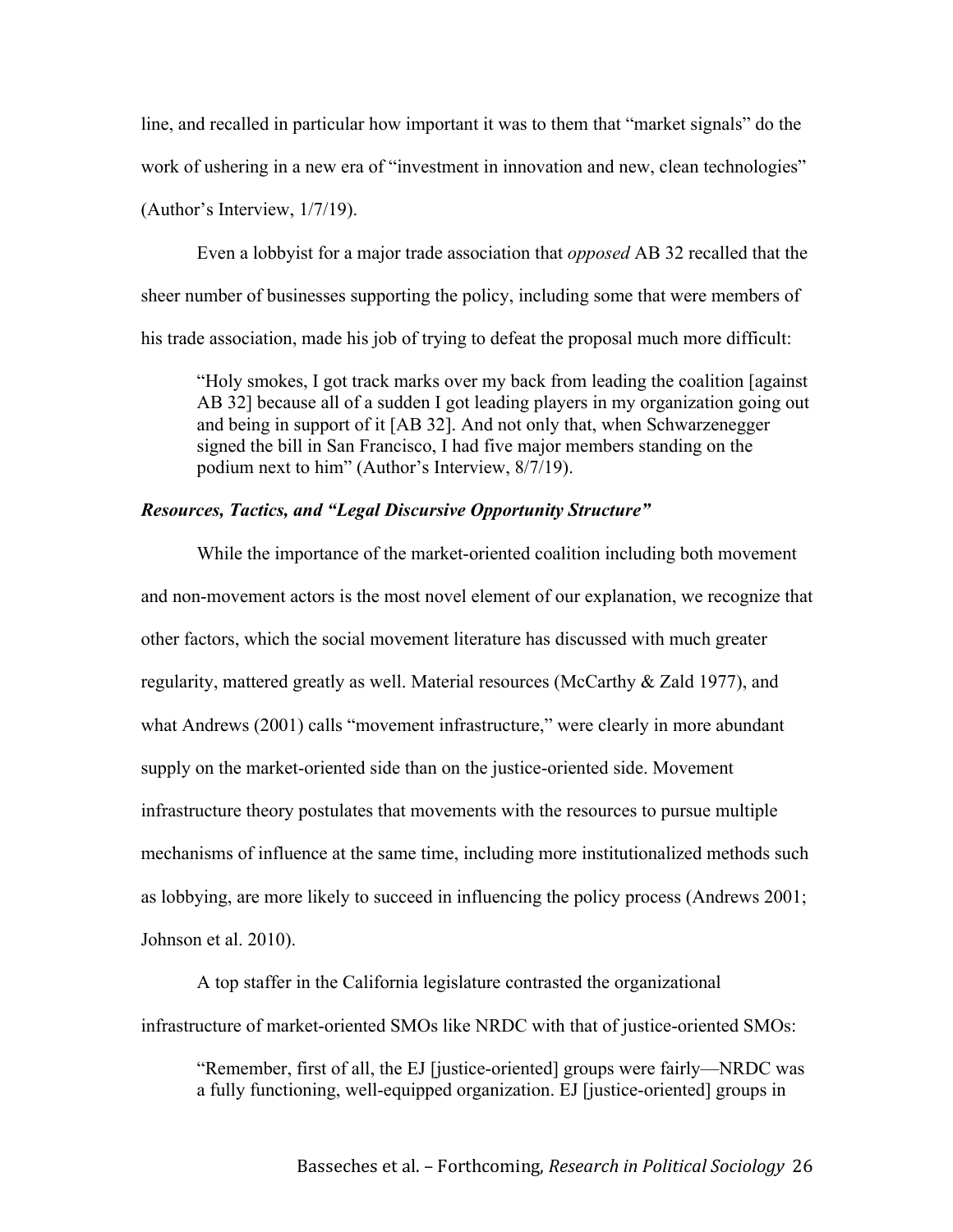those days tended to be more community-based. They didn't have statewide organizations" (Author's Interview, 11/13/18).

It was clear from our interviews that the justice-oriented SMOs did not possess the lobbying skill or experience of the market-oriented SMOs:

"The EJ community [justice-oriented SMOs] was not [involved in the negotiations] at this particular point in time … This was now backroom nuts and bolts" (Author's Interview, 11/9/18) -Legislative Staffer

Beyond tactics and resources, another factor was how each side framed its claims, and how well their respective framing cohered with the legalistic and technocratic language that policymakers spoke. The market-oriented SMOs spoke in a language policymakers could understand, and translate into statutes and regulations. By contrast, the justice-oriented SMOs were making broader claims about systemic inequality that were not readily transformed into legislative or regulatory policy. It is useful to think of this in terms of what McCammon et al. (2007) refer to this as the "legal discursive opportunity structure" (McCammon et al. 2007, p. 733). The shared lexicon, between policymakers and market-oriented SMOs, presented the market-oriented SMOs with discursive opportunities the justice-oriented SMOs lacked.

As Cohen and Ottinger (2011) write:

"[Justice-oriented] community members' lack of familiarity with highly technical terminology can limit their ability to challenge the bases on which policy decisions are made …" (Cohen & Ottinger 2011, p. 7).

During the legislative process, the justice-oriented movement – while powerful in its grassroots numbers and loud in its message – struggled to articulate its principles in ways that were coherent to the lawyers (legislative staffers) responsible for the actual drafting. As one such lawyer explained: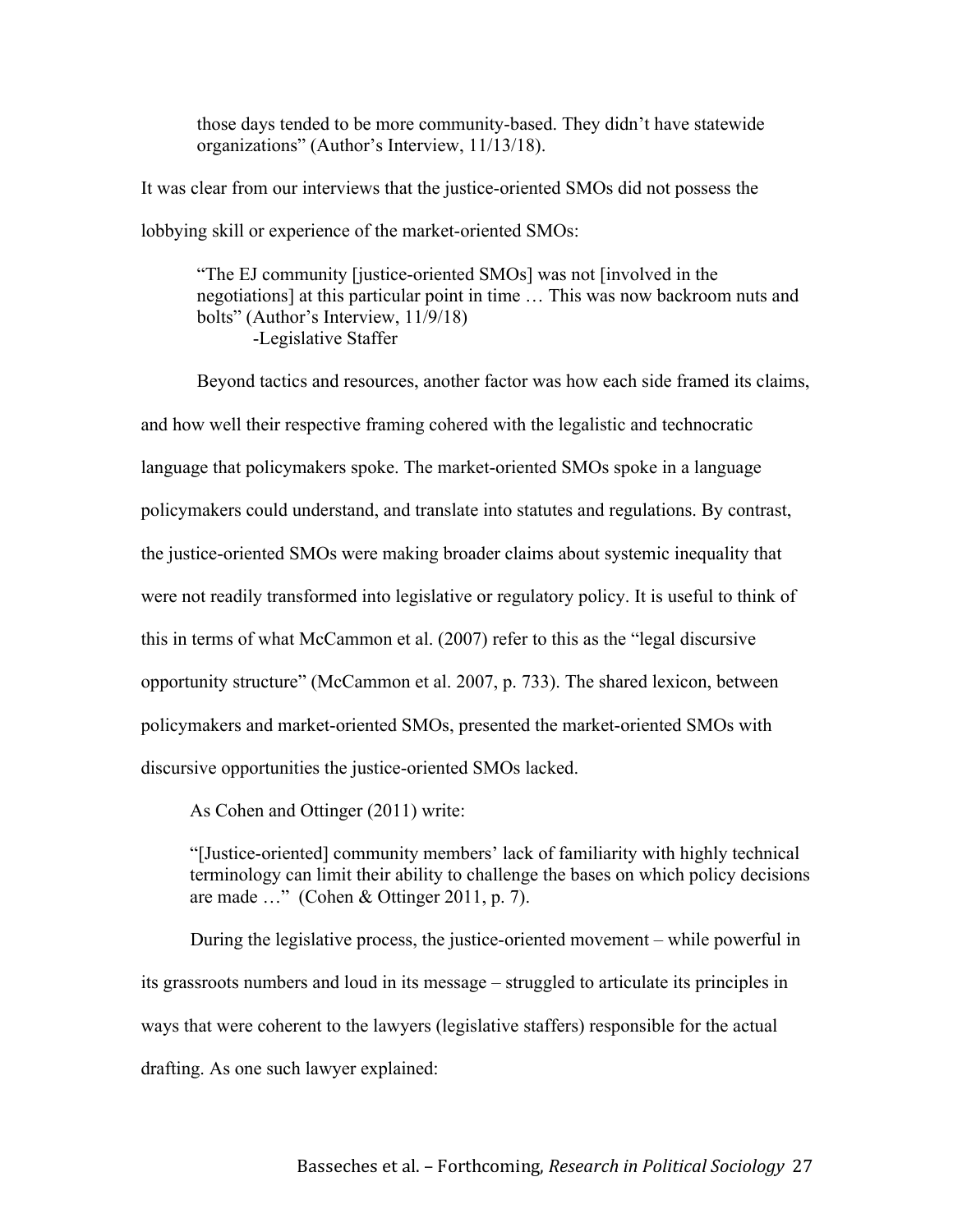"These [justice-oriented] groups didn't know what they wanted to begin with. NRDC knew that it wanted, cap-and-trade. EDF knew that it wanted, a marketbased compliance mechanism" (Author's Interview, 11/13/18).

After the law was passed, when the policymaking process moved over to the CARB, the justice-oriented movement was offered only symbolic opportunities to participate, by providing input (primarily through the EJAC). Their input, however, was often devalued precisely because it was coming from individuals who were not considered "technical experts." As a justice-oriented advocate explained to Perkins (2015):

"It's a great case study on why 'being at the table' not only doesn't help you, but it sucks up your time and energy. And you ended up with nothing" (Perkins 2015, p. 205).

## **Discussion and Conclusion**

The major theoretical takeaway from our analysis of the case of California climate policymaking, and the tension between market-oriented and justice-oriented environmental SMOs that has characterized it, is the value of "bringing coalitions in" to the study of social movement policy outcomes. Importantly, we are not talking about coalitions consisting exclusively of social movement actors, as this has long been a focus of analysis in the social movement literature (e.g. Van Dyke & McCammon 2010). Rather, we are talking about coalitions of "strange bedfellows" (Phinney 2017) that include both movement *and* non-movement actors—such as market-oriented SMOs *and*  IOUs. These "cross-cutting coalitions" add a perceived sense of legitimacy to a particular policy alternative (Hula 1999; Phinney 2017)—in this case, a market-oriented approach to climate policy.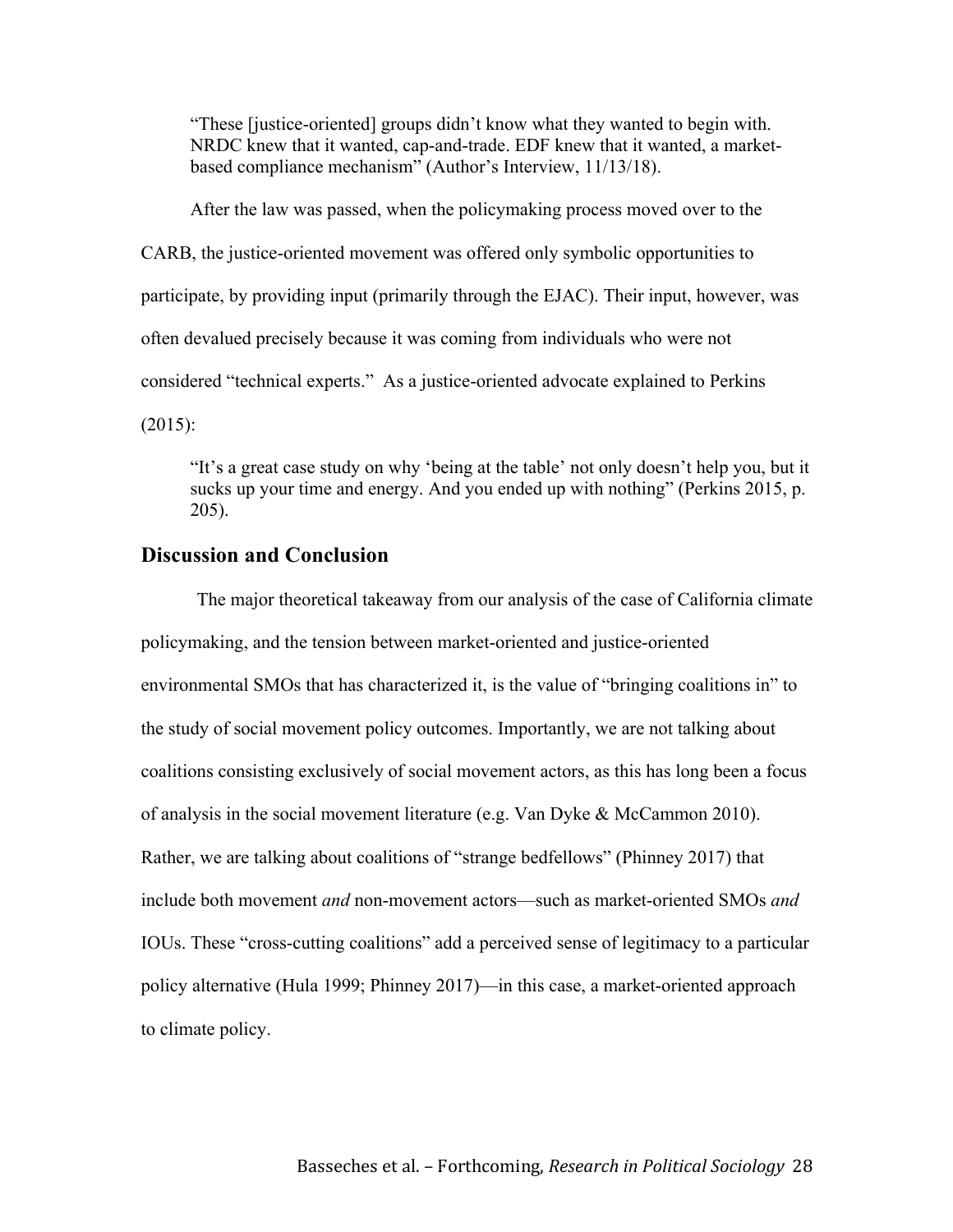There is growing evidence (e.g. Basseches 2019) that the presence of nonmovement actors in coalitions with SMOs can have a significant positive impact in these SMOs' policy fortunes, but theoretical frameworks for analyzing the policy effects of social movements, such as the political mediation model (Amenta et al. 2005) and political opportunity structure (Meyer 2004), tend to omit the impact of such coalitions, implicitly assuming SMOs are necessarily challengers to the status quo of political power arrangements. They may therefore overlook the possibility that a social movement pushing for policy reform on climate change may be successful from a market-oriented perspective, but not from a justice-oriented perspective.

Despite the ways in which the justice-oriented movement has fallen short of influencing California's climate policy in the past, there is evidence that its influence is currently on the rise. While the justice-oriented movement continues to vociferously oppose cap-and-trade in California, it has also moved on to new policy battles. In recent years, the justice-oriented movement has experienced some major legislative victories: the enactment of a bill directing CARB to further regulate co-pollutants (SB 605, enacted in 2014),<sup>6</sup> the enactment of a bill adding two new seats (with actual regulatory authority) to the CARB that would specifically represent the interests of the justice-oriented movement (AB 1288, enacted in 2015),<sup>7</sup> and the enactment of a bill creating new legislative oversight of CARB that is specifically attuned to environmental justice concerns (AB 197, enacted in 2016).<sup>8</sup> Figure 1 provides a timeline of these more recent legislative victories, as well as the major policies that preceded them (the focus of the analysis above).

 <sup>6</sup> Chapter 523, California Statutes (Session Law) of 2014.

<sup>7</sup> Chapter 586, California Statutes (Session Law) of 2015.

<sup>8</sup> Chapter 250, California Statutes (Session Law) of 2016.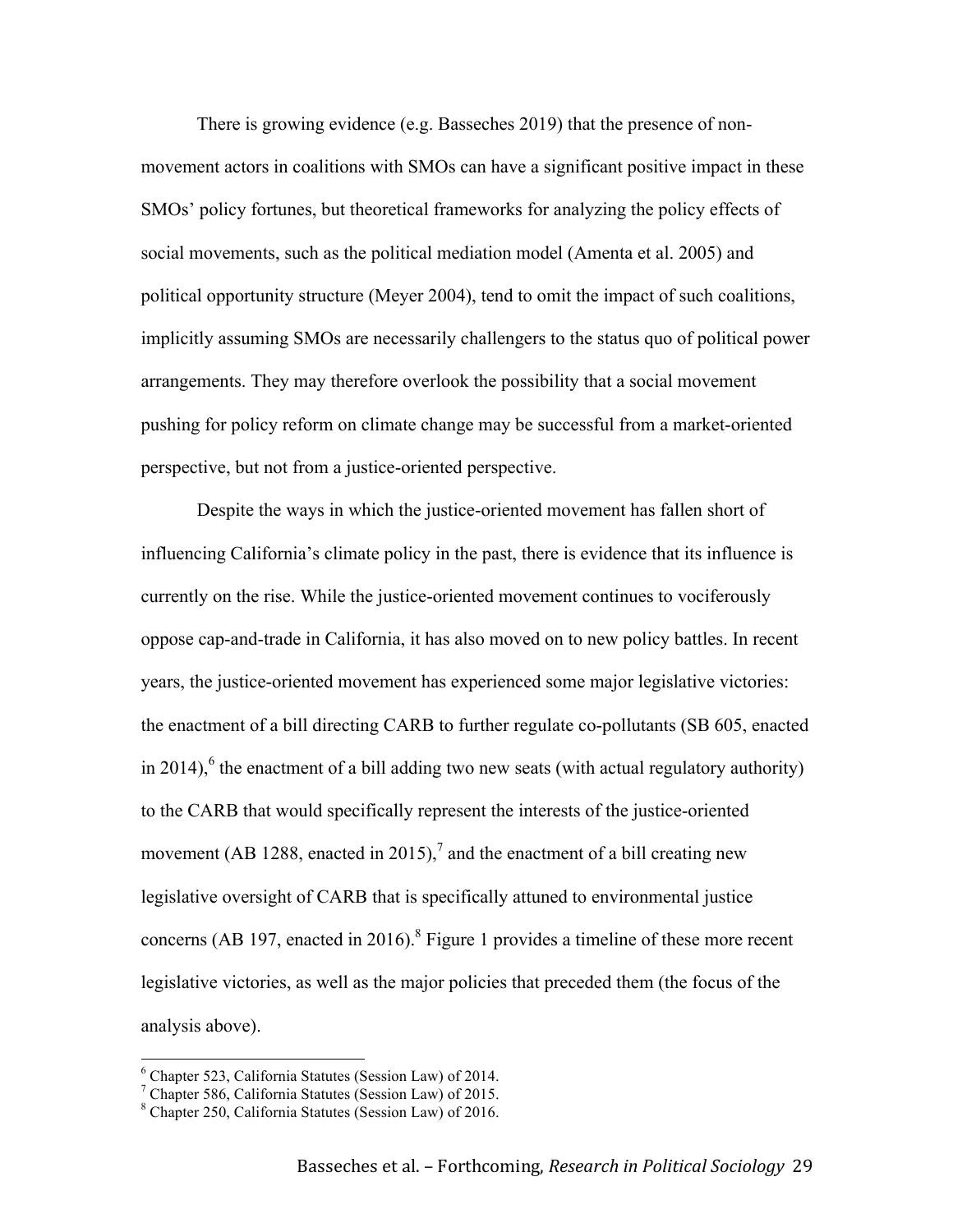We believe that, just as coalitional politics can help explain justice-oriented SMOs' past policy shortcomings, it too plays a role in explaining the recent reversal of the movement's policy fortunes. Market-oriented SMOs, while willing to negotiate with private industry, also know that it is a bad look for them to maintain a publicly adversarial relationship with justice-oriented SMOs, who too claim the mantle of environmentalists. For this reason, even as the market-oriented groups have stood their ground in defending cap-and-trade, they have increasingly sought common ground with justice-oriented groups, and reached out to provide assistance, when possible. In the case of NRDC, this has even meant representing justice-oriented groups in legal matters (Perkins 2015).

One justice-oriented SMO advocate described how market-oriented environmental groups have made a conscious effort to rebuild a positive relationship with justice-oriented groups:

"Now, when we're talking about NRDC … They have changed … NRDC … has become very close with us, and they have also represented us in various lawsuits against the Port of Lost Angeles" (Author's Interview, 7/23/19).

Given the far superior financial resources that these national, market-oriented environmental SMOs have access to, it is an alliance that bolsters the justice-oriented movement's political power, and also allows the justice-oriented groups to redirect their own resources toward other policy priorities. This newfound partnership suggests that, while the market-oriented SMOs benefit materially from their partnerships with business actors and other elites, associating *too* closely with these interests, and being publicly chastised by justice-oriented SMOs with increasing tactical sophistication, carries with it a threat to the market-oriented SMOs' legitimacy as a social movement actor.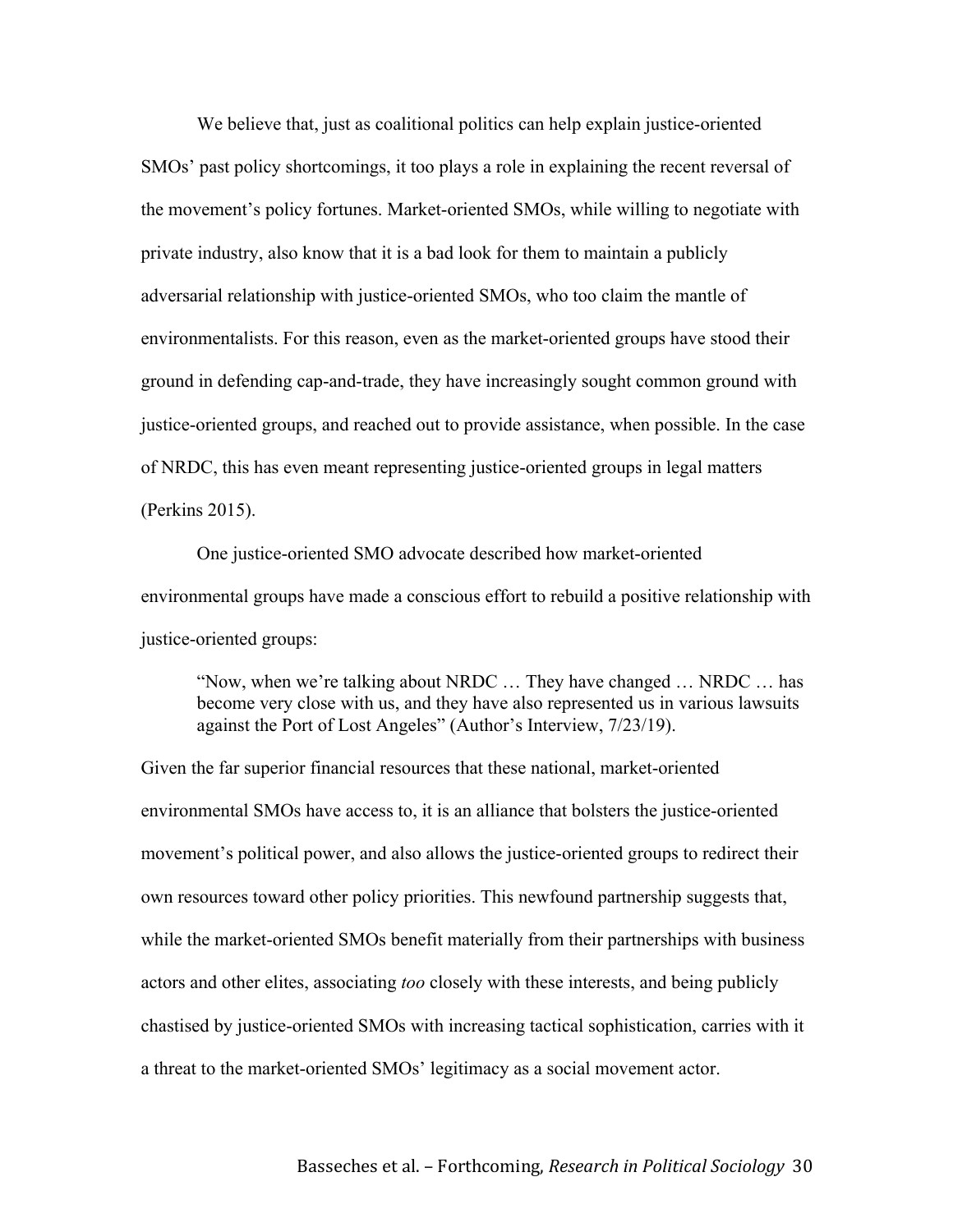In this chapter, we have shown that California's climate policy leadership has been deeply intertwined with a neoliberal logic that has prioritized capitalist economic growth over issues of enduring environmental inequality. This market-oriented vision was shared across party lines, and it brought together a wide-ranging coalition of interest groups ranging from market-oriented SMOs, like EDF and NRDC, to the country's largest, privately owned utility, PG&E.

With regard to the environmental social movement landscape in California, this case reveals two distinct and ideologically incompatible movements, united only in their desire to mitigate climate change, but divided over the best approach to do so, and over the question of what sacrifices can acceptably be made to achieve that common goal. Even so, the signs we are beginning to see in California of a bridging of the two movements, coinciding with a recent rise in the policymaking influence of the justiceoriented coalition, suggests that barriers to coalition-building are not static or permanent, and can possibly be reduced over time, and with shiting political contexts. The dynamic element of our story also draws on important insights about social movement campaigns and their long-term effects being positive, even when their short-term efforts may be less successful (Staggenborg & Lecomte 2009).

Finally, this case has important implications for the broader topic of this volume: the politics of inequality. Our case sheds light on at least two dimensions of political inequality. The first is unequal access to the policymaking process, as we can see how the material and cultural capital of the market-oriented coalition provided it with significant advantages, including an ability to shape California's climate policy regime to accord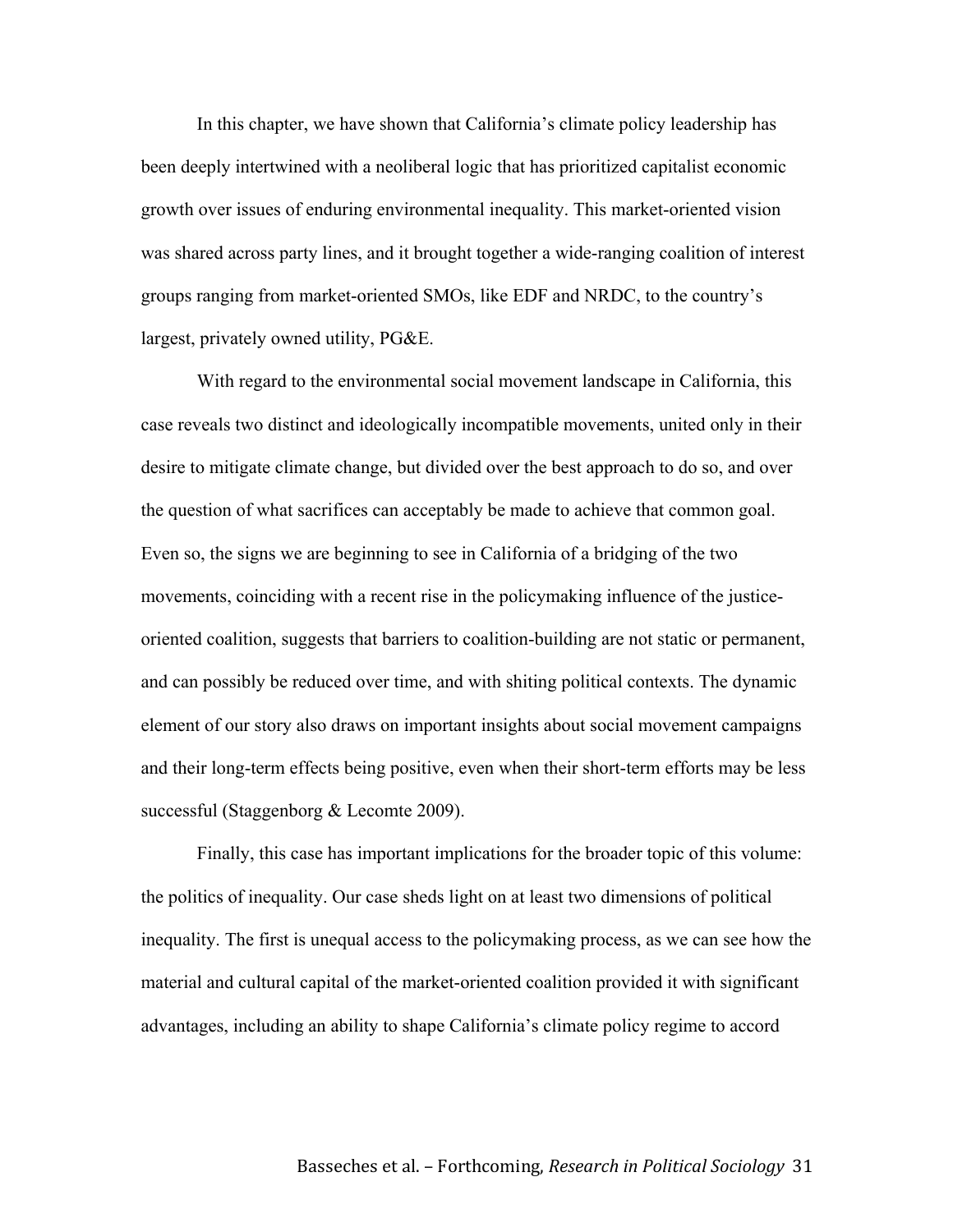with its preferences at the justice-oriented coalition's expense. The second is the relationship of environmental inequality to political inequality.

Mirroring the important distinction between economic growth (overall) and economic inequality (i.e. the gap between the rich and the poor), we see, in the California case, an important distinction between reducing total GHG emissions and the unequal *distribution* of pollution within the state. California has deservingly claimed the mantle of the ultimate subnational leader when it comes to climate policy in the U.S., and many in the broader environmental community have pointed to California as a beacon of hope amidst the federal government's refusal to address climate change. On the other hand, we see how California -- the very state that has led the way in terms of policies to reduce total emissions -- has chosen a path to doing so that may have exacerbated the unequal distribution of local pollution within the state, igniting a justice-oriented movement whose political power is currently on the rise.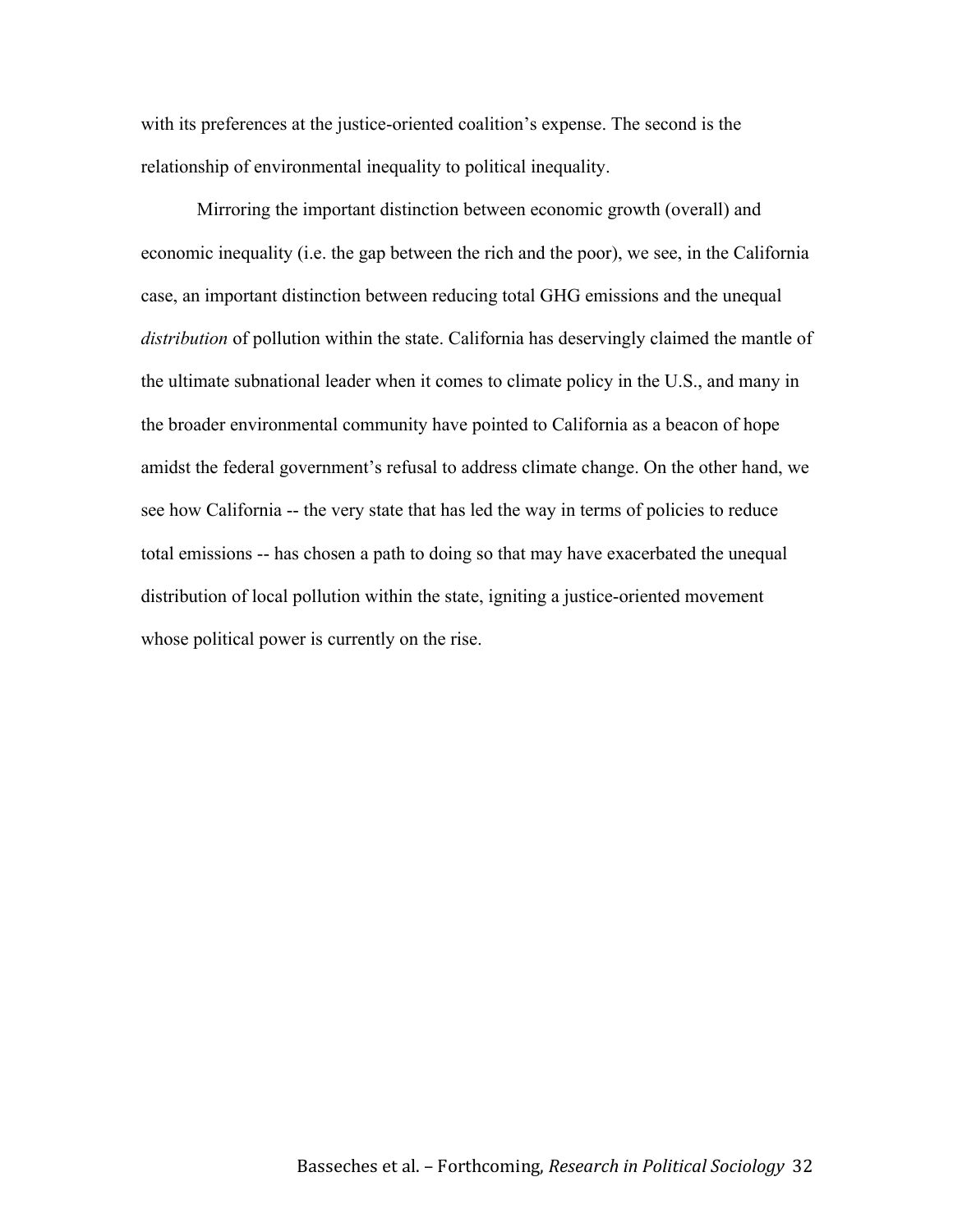## Works Cited

Amenta, Edwin, Bruce G. Carruthers, and Yvonne Zylan (1992). "A Hero for the Aged? The Townsend Movement, the Political Mediation Model, and U.S. Old Age Policy, 1934-1950. *American Journal of Sociology* 98(2): 308-339.

Amenta, Edwin, Neal Caren, and Sheera Joy Olasky (2005). "Age for Leisure? Political Mediation and the Impact of the Pension Movement on U.S. Old-Age Policy." *American Sociological Review* 70(3): 516-538.

Amenta, Edwin (2006). *When Movements Matter: The Townsend Plan and the Rise of Social Security.* Princeton, NJ: Princeton University Press.

Amenta, Edwin, Neal Caren, Elizabeth Chiarello, and Yang Su (2010). "The Political Consequences of Social Movements." *Annual Review of Sociology* 36(1): 287- 307.

- Amenta, Edwin (2014). "How to Analyze the Influence of Movements." *Contemporary Sociology* 43(1): 16-29.
- Andrews, Kenneth T. (2001). "Social Movements and Policy Implementation: The Mississippi Civil Rights Movement and the War on Poverty, 1965-1971." *American Sociological Review* 66(1): 71-95.
- Andrews, Kenneth T. (2002). "Movement-Countermovement Dynamics and the Emergence of New Institutions: The Case of 'White Flight' Schools in Mississippi." *Social Forces* 80(3): 911-936.
- Andrews, Kenneth T., and Sarah Gaby (2015). "Local Protest and Federal Policy: The Impact of the Civil Rights Movement on the 1964 Civil Rights Act." *Sociological Forum* 30: 509-527.
- Bailey, Eric (2009). "California Statehouse Staffer is a Superstar of His Own." *Los Angeles Times,* Nov. 29, 2009.
- Bartosiewicz, Petra and Marissa Miley (2013). "The Too Polite Revolution: Why the Recent Campaign to Pass Comprehensive Climate Legislation in the U.S. Failed." *Symposium on the Politics of America's Fight Against Global Warming.* Scholars Strategy Network.
- Basseches, Joshua A. (2019). "'It Happened Behind Closed Doors:' Legislative Buffering as an Informal Mechanism of Political Mediation." *Mobilization: An International Quarterly* 24(3): 365-388.
- Basseches, Joshua A. (2020). "Private Power in the U.S. States: Business Interests and the Design of State-Level Climate and Renewable Energy Policies." PhD Diss. Department of Sociology, Northwestern University.
- Basseches, Joshua A. (Forthcoming, 2021). "California Cap-and-Trade: History, Design, Effectiveness." In *Contesting Carbon*, edited by William G. Holt. Routledge.
- Basseches, Joshua A., and Brayden G King (2020). "Power to the People? How Private Interest Groups Reinforce Political Inequality." Working Paper.
- Bawn, Kathleen, Martin Cohen, David Karol, Seth Masket, Hans Noel, and John Zaller (2012). "A Theory of Political Parties: Groups, Policy Demands and Nominations in American Politics." *Perspectives on Politics* 10(3): 571-597.
- Burstein, Paul and April Linton (2002). "The Impact of Political Parties, Interest Groups, and Social Movement Organizations on Public Policy: Some Recent Evidence and Theoretical Concerns." *Social Forces* 81(2): 381-408.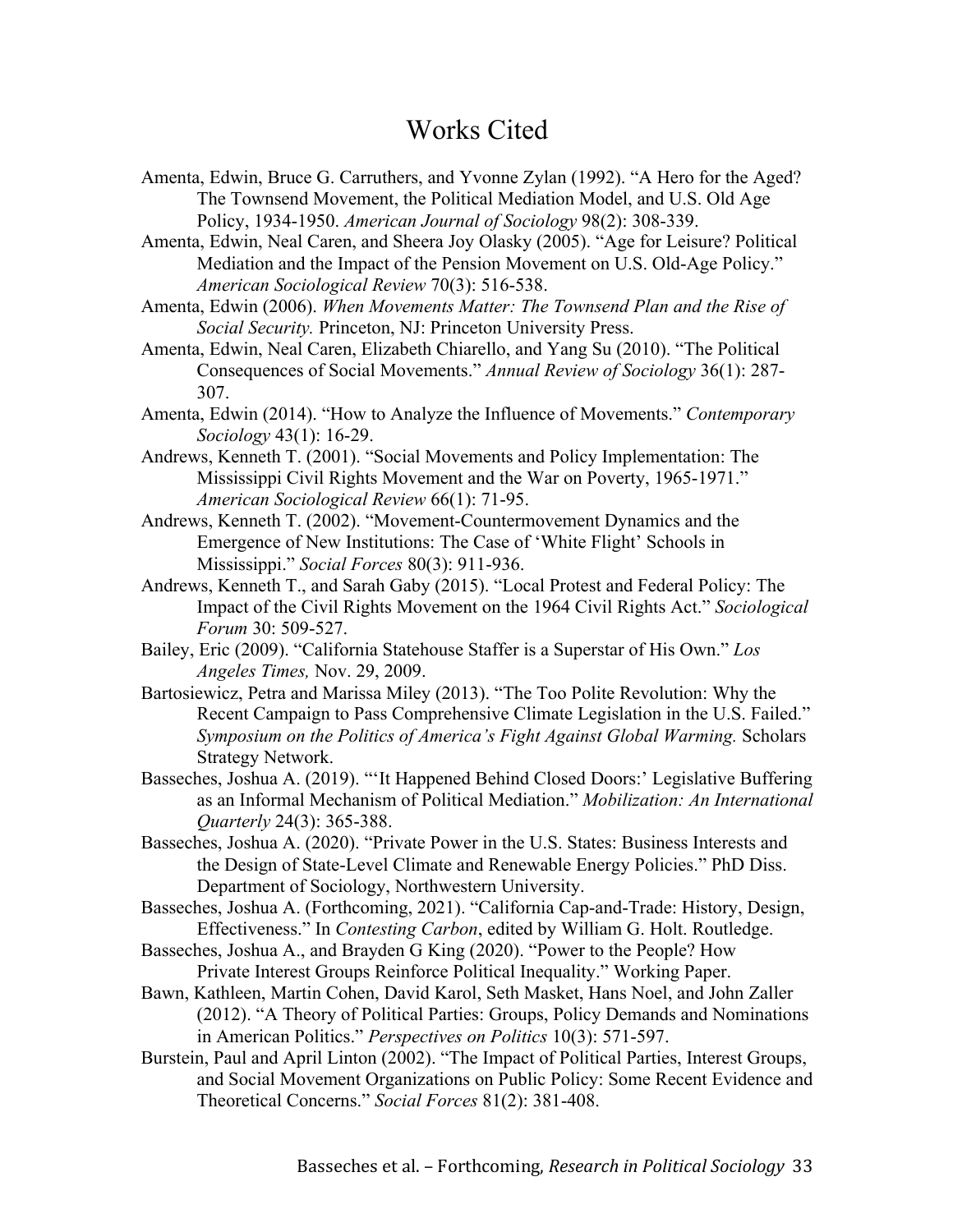- Capek, Stella M. (1993). "The 'Environmental Justice' Frame: A Conceptual Discussion and an Application." *Social Problems* 40(1): 5-24.
- Carter, Eric D. (2016). "Environmental Justice 2.0: New Latino Environmentalism in Los Angeles." *Local Environment* 21(1): 3-23.
- Ciplet, David, J. Timmons Roberts, and Mizan R. Khan (2015). *Power in a Warming World: The New Global Politics of Climate Change and the Remaking of Environmental Inequality.* Cambridge, MA: MIT Press.
- Cohen, Benjamin, and Gwen Ottinger (2011). *Technoscience and Environmental Justice: Expert Cultures in a Grassroots Movement.* Cambridge, MA: MIT Press.
- Cole, Luke W., and Sheila R. Foster (2001). *From the Ground Up: Environmental Racism and the Rise of the Environmental Justice Movement.* New York: New York University Press.
- Cole, Luke, Caroline Farrell, and Marybelle Nzegwu (2008). "Comments Regarding ARB's Failure to Abide by the Law in Its Proposed AB 32 Scoping Plan and Functional Equivalent California Environmental Quality Act Document." Submitted to California Air Resources Board, Mary Nichols (Chair). December 10, 2008.
- Dixon, Marc (2008). "Movements, Countermovements, and Policy Adoption: The Case of Right-to-Work Activism." *Social Forces* 87(1): 474-500.
- Downey, Liam, and Brian Hawkins (2008). "Race, Income, and Environmental Inequality in the United States." *Sociological Perspectives* 51(4): 759-781.
- Environmental Justice Advisory Committee (2007). "Recommendations Regarding Currently Proposed Early Action Measures." Submitted to California Air Resources Board, May 30, 2007.
- Grumbach, Jacob M. (2017). "Polluting Industries as Climate Protagonists: Cap and Trade and the Problem of Business Preferences." *Business and Politics* 17(4): 633-659.
- Haines, Herbert H. (1984). "Black Radicalization and the Funding of Civil Rights, 1957- 1970." *Social Problems* 32(1): 31-43.
- Haines, Herbert H. (2013). "Radical Flank Effects." In *The Wiley-Blackwell Encyclopedia of Social and Political Movements,* David A. Snow, D. Della Porta, Bert Klandermans, and Doug McAdam (editors). Hoboken, NJ: Wiley and Sons.
- Harrison, Jill Lindsey (2011). *Pesticide Drift and the Pursuit of Environmental Justice.*  Cambridge, MA: MIT Press.
- Harrison, Jill Lindsey (2019). *From the Inside Out: The Fight for Environmental Justice Within Government Agencies.* Cambridge, MA: MIT Press.
- Hula, Kevin W. (1999). *Lobbying Together: Interest Group Coalitions in Legislative Politics.* Washington, D.C.: Georgetown University Press.
- Jennings, Bruce H. (2017). *The War on California: Defeating Oil, Oligarchs and the New Tyranny.* Berkeley, CA: Collective Political Strategies.
- Johnson, Erik W., Jon Agnone, and John D. McCarthy (2010). "Movement Organizations, Synergistic Tactics and Environmental Public Policy." *Social Forces* 88(5): 2267-2292.
- Junk, Marie Wiebke (2019). "When Diversity Works: The Effects of Coalition Composition on the Success of Lobbying Coalitions." *American Journal of Political Science* 63(3): 660-674.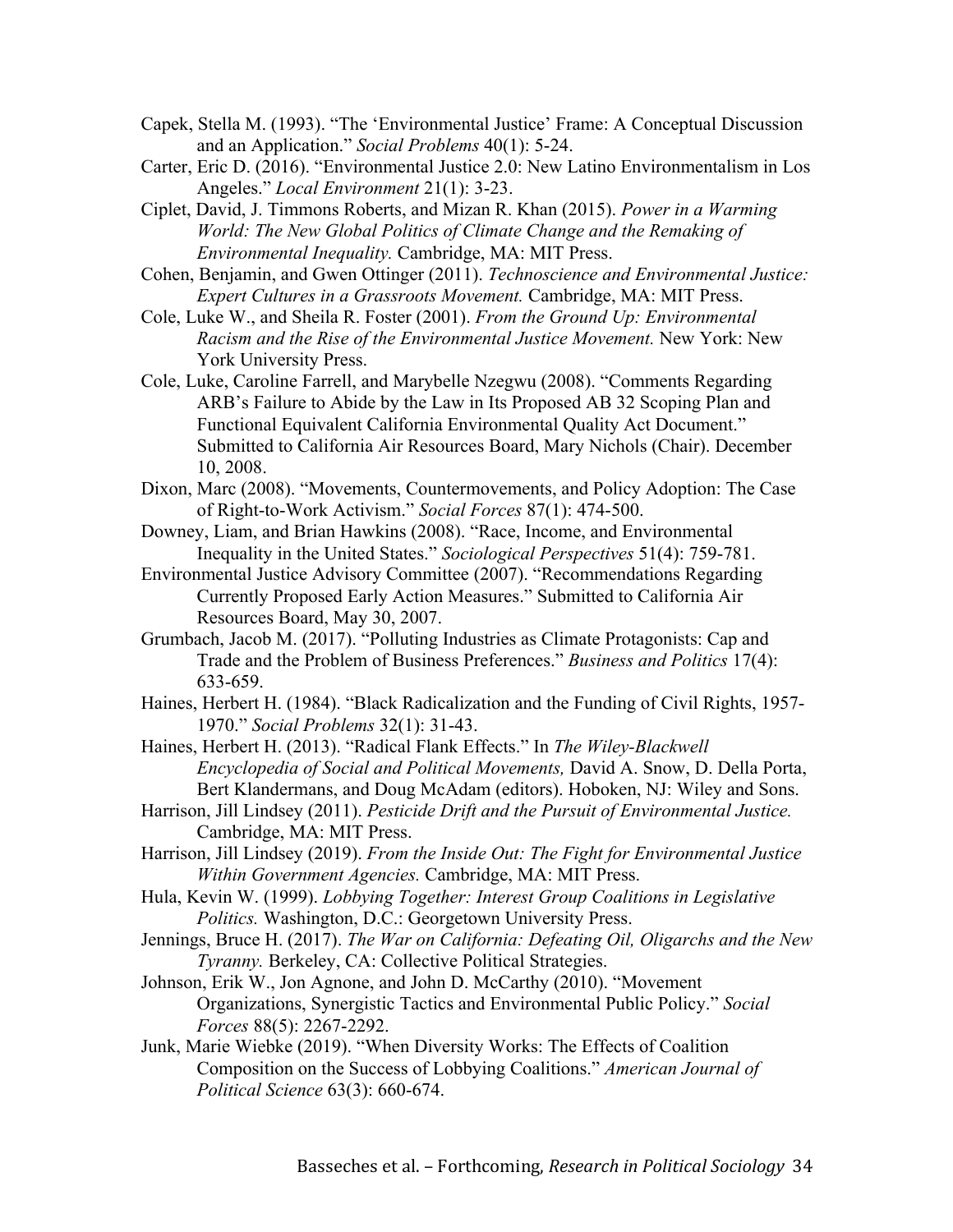Kaswan, Alice (2013). "Climate Change and Environmental Justice: Lessons from the California Lawsuits." *San Diego Journal of Climate and Energy Law* 5.

- King, Brayden G (2008). "A Political Mediation Model of Corporate Response to Social Movement Activism." *Administrative Science Quarterly* 53(3): 395-421.
- Laschever, Eulalie Jean and David S. Meyer (Forthcoming, 2021). "Growth and Decline of Opposing Movements: Gun Control and Gun Rights, 1945-2015." *Mobilization: An International Quarterly.*
- London, Jonathan, Julie Sze, and Raoul S. Li*é*vanos (2008). "Problems, Promise, Progress, and Perils: Critical Reflections on Environmental Justice Policy Implementation in California." *UCLA Journal of Environmental Law and Policy*   $26(2)$ .
- London, Jonathan, Alex Karner, Julie Sze, Dana Rowan, Gerardo Gambriazzio, and Deb Niemeier (2013). "Racing Climate Change: Collaboration and Conflict in California's Global Climate Change Arena." *Global Environmental Change* 23(4): 791-799.
- Lyon, Thomas P. (2010). *Good Cop, Bad Cop*: *Environmental NGOs and Their Strategies Toward Business.* Washington, D.C.: Resources for the Future Press.
- McCarthy, John D. and Mayer N. Zald (1977). "Resource Mobilization and Social Movements: A Partial Theory." *American Journal of Sociology* 82(6): 1212-1241.
- McCammon, Holly J, Courtney Sanders Muse, Harmony D. Newman, Teresa M. Terrell (2007). "Movement Framing and Discursive Opportunity Structures: The Political Successes of U.S. Women's Jury Movements." *American Sociological Review*  72(5): 725-749.
- McCammon, Holly J., Erin M. Bergner, and Sandra C. Arch (2015). "'Are You One of Those Women?' Within-Movement Conflict, Radical Flank Effects, and Social Movement Political Outcomes." *Mobilization: An International Quarterly* 20(2): 157-178.
- Meszaros, Angela Johnson and Jane Williams (2009). "AB 32 Environmental Justice Advisory Committee Recommendations on Low-Carbon-Fuel-Standard." Submitted to the California Air Resources Board, April 21, 2009.
- Meyer, David S. (2004). "Protest and Political Opportunities." *Annual Review of Sociology* 30: 125-145.
- Meyer, David S. and Suzanne Staggenborg (1996). "Movements, Countermovements, and the Structure of Political Opportunity." *American Journal of Sociology*  101(6): 1628-1680.
- Olzak, Susan and Sarah A. Soule (2009). "Cross-Cutting Influences of Environmental Protest and Legislation." *Social Forces* 88(1): 201-225.
- Park, Lisa Sun-Hee, and David N. Pellow (2013). *The Slums of Aspen: Immigrants v. the Environment in America's Eden.* New York: NYU Press.
- Pellow, David N., and Robert J. Brulle (2005). *Power, Justice and the Environment: Toward Critical Environmental Justice Studies.* Cambridge, MA: MIT Press.
- Perkins, Tracy E. (2015). "From Protest to Policy: The Political Evolution of California Environmental Justice Activism, 1980s-2010s." PhD diss., University of California-Santa Cruz.
- Pettinicchio, David (2012). "Institutional Activism: Reconsidering the Insider/Outsider Dichotomy." *Sociology Compass* 6(6): 499-510.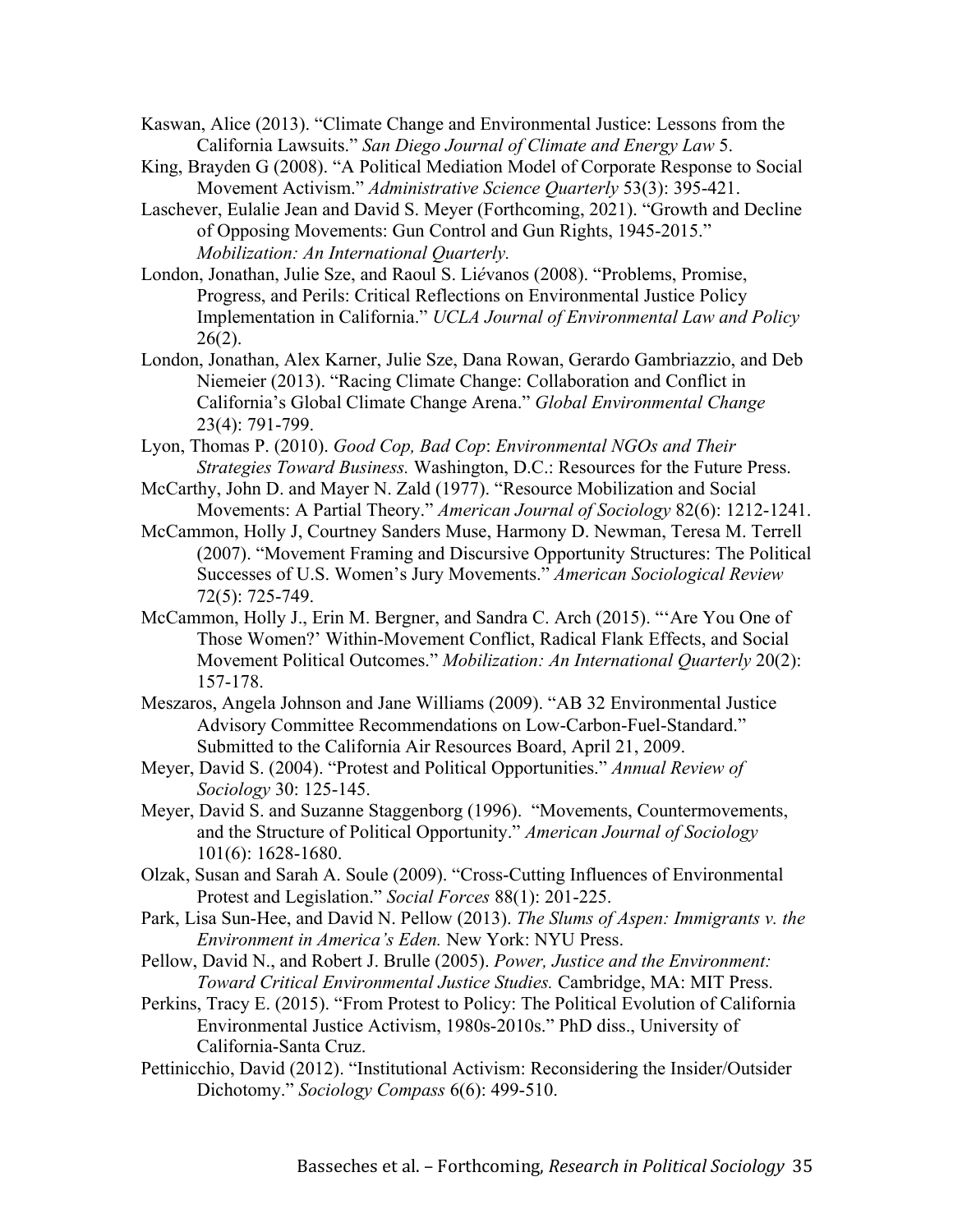Pettinicchio, David (2017). "Elites, Policy, and Social Movements." *Research in Political Sociology* 24: 155-190.

- Pettinicchio, David (2019). *Politics of Empowerment: Disability Rights and the Cycle of American Policy Reform.* Stanford, CA: Stanford University Press.
- Phinney, Robin (2017). *Strange Bedfellows: Interest Group Coalitions, Diverse Partners, and Influence in American Social Policy.* New York: Cambridge University Press.
- Pooley, Eric (2010). *The Climate War: True Believers, Power Brokers, and the Fight to Save the Earth.* New York: Hyperion.
- Rabe, Barry G. (2013). "A New Era in States' Climate Policies?" In *Changing Climate Politics: U.S. Policies and Civic Action*, Yael Wolinsky-Nahmias (editor). Berkeley, CA: University of California Press.
- Rosenthal, Alan (2004). *Heavy Lifting: The Job of the American Legislature.*  Washington, D.C.: CQ Press.
- Schifeling, Todd, and Andrew J. Hoffman (2017). "Bill McKibben's Influence on U.S. Climate Change Discourse: Shifting Field-Level Debates Through Radical Flank Effects." *Organization and Environment* 32(3): 213-233.
- Schwarzenegger, Arnold (2012). *Total Recall: My Unbelievably True Life Story.* New York: Simon & Schuster.
- Soule, Sarah A. and Susan Olzak (2004). "When Do Movements Matter? The Politics of Contingency and the Equal Rights Amendment." *American Sociological Review*  69(4): 473-497.
- Soule, Sarah A. and Brayden G King (2006). "The Stages of the Policy Process and the Equal Rights Amendment, 1972-1982." *American Journal of Sociology* 111(6): 1871-1909.
- Staggenborg, Suzanne (1991). *The Pro-Choice Movement: Organization and Activism in the Abortion Conflict.* New York: Oxford University Press.
- Staggenborg, Suzanne and Josée Lecomte (2009). "Social Movement Campaigns: Mobilization and Outcomes in the Montreal Women's Movement Community." *Mobilization: An International Quarterly* 14(2): 163-180.
- Sutter, Katelyn R., Erica Morehouse, Katie Sullivan, and Sean Donovan (2018). "California: An Emissions Trading Case Study." *Environmental Defense Fund.*  January 31, 2018. Accessed June 20, 2019. <https://www.ieta.org/resources/Resources/Case\_Studies\_Worlds\_Carbon\_Marke ts/2018/California-Case-Study-Jan2018.pdf>
- Sze, Julie, Gerardo Gambriazzio, Alex Karner, Dana Rowan, Jonathan London, and Deb Niemeier (2009). "Best in Show? Climate and Environmental Justice Policy in California." *Environmental Justice* 2(4): 179-184.
- Van Dyke, Nella and Holly J. McCammon, eds. (2010). *Strategic Alliances: Coalition Building and Social Movements."* Minneapolis: University of Minnesota Press.
- Vogel, David (2018). *California Greenin': How the Golden State Became an Environmental Leader.* Princeton, NJ: Princeton University Press.
- Wilson, Janet (2007). "State Air Resources Board Chief Fired." *Los Angeles Times,* June 29, 2007.
- Yang, Tseming (2002). "Melding Civil Rights and Environmentalism: Finding Environmental Justice's Place in Environmental Regulation. *Harvard Environmental Law Review* 26: 1-32.